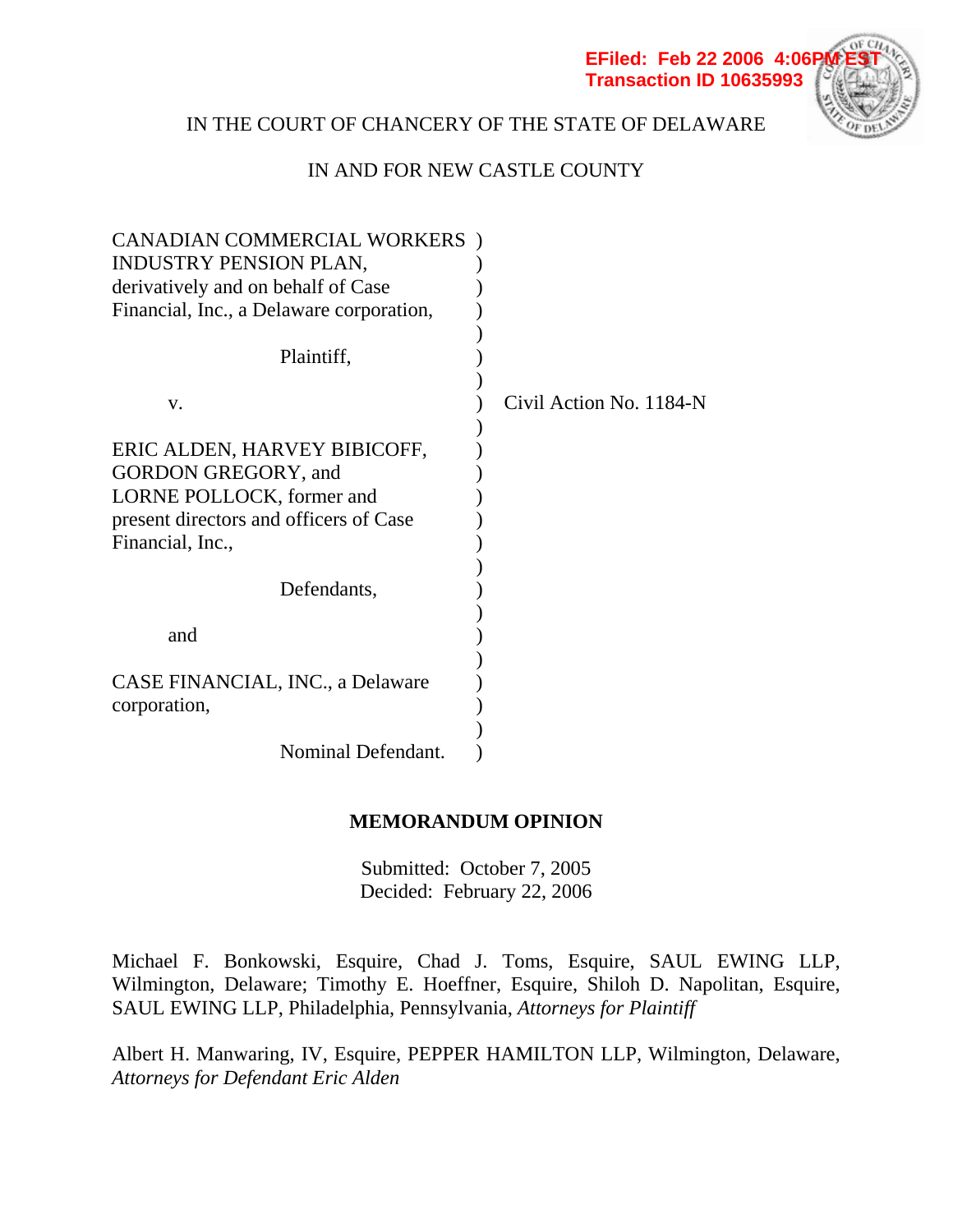Edward M. McNally, Esquire, Thomas E. Hanson, Jr., Esquire, MORRIS, JAMES, HITCHENS & WILLIAMS LLP, Wilmington, Delaware; Robert Weiss, Esquire, NARVID SCOTT & SCHWARTZ, LLP, Sherman Oaks, California, *Attorneys for Defendants Harvey Bibicoff and Gordon Gregory*

William M. Lafferty, Esquire, Natalie J. Haskins, Esquire, MORRIS, NICHOLS, ARSHT & TUNNELL, LLP, Wilmington, Delaware; Jeffrey I. Shinder, Esquire, Kerin E. Coughlin, Esquire, CONSTANTINE CANNON, New York, New York, *Attorneys for Defendant Lorne M. Pollock*

**PARSONS, Vice Chancellor.**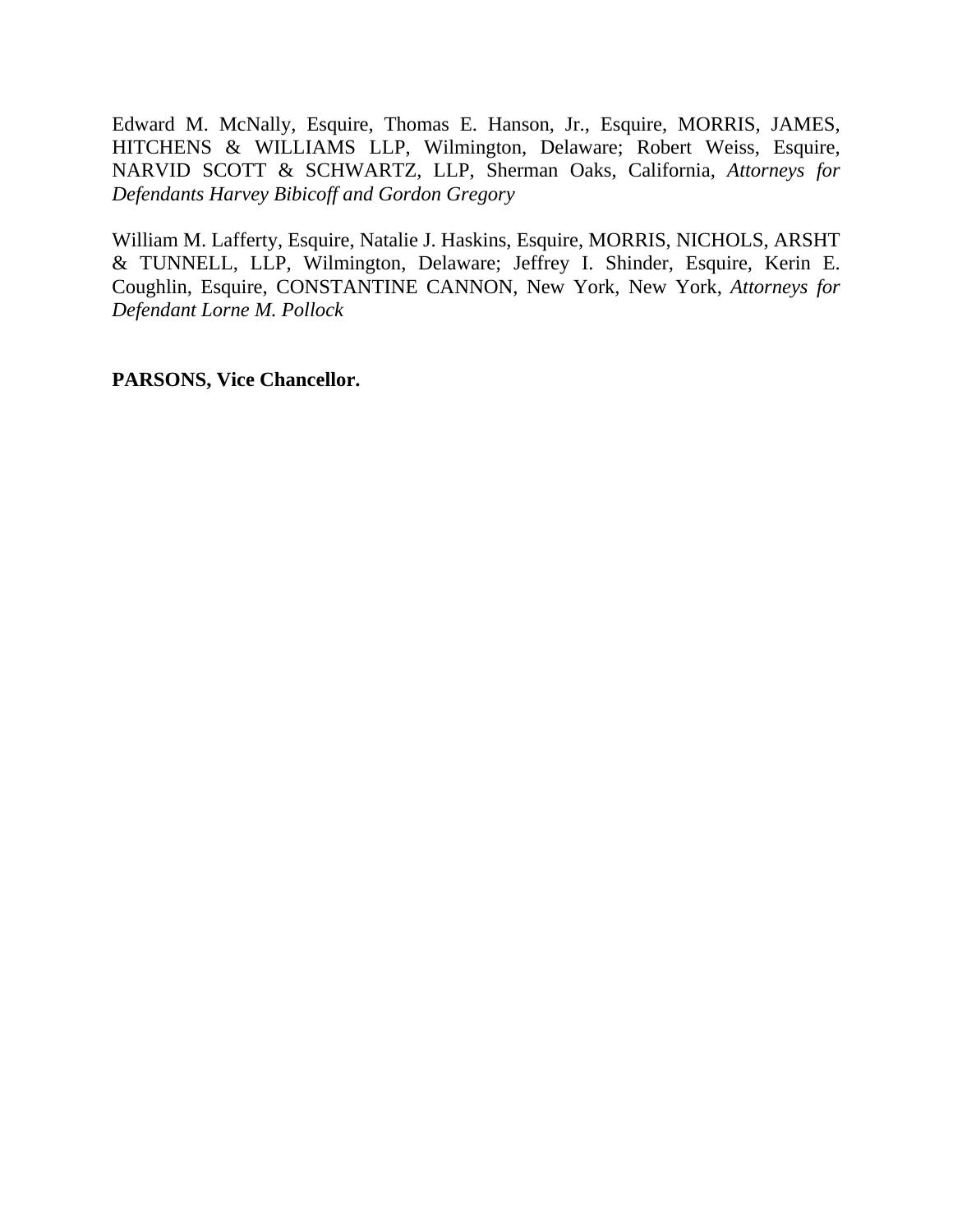Plaintiff Canadian Commercial Workers Industry Pension Plan ("CCWIPP" or "Plaintiff") brought this derivative action on behalf of nominal defendant Case Financial, Inc. ("Case Financial") against four former directors and officers of Case Financial. All four individual defendants moved to dismiss. Two individual defendants—Gordon Gregory ("Gregory") and Lorne Pollock ("Pollock") (collectively, the "Settling Defendants")—settled with CCWIPP just before argument of their motions. This is the Court's decision on the remaining individual defendants' motions to dismiss. For the reasons stated below, the Court denies in part and grants in part defendant Eric Alden's ("Alden") and defendant Harvey Bibicoff's ("Bibicoff") motions to dismiss.

# **I. BACKGROUND1**

#### **A. The Parties**

CCWIPP is a Canadian pension plan. At all relevant times, it owned Case Financial stock and, as of the filing of the Amended Complaint, owned 1,449,000 shares.

Case Financial is a Delaware corporation with its principal place of business in California. It provides funding to personal injury attorneys to cover the costs of litigation. The current iteration of Case Financial came into existence via an asset purchase agreement between a predecessor entity, also called Case Financial, and Asia Web in or around 2002. Asia Web bought substantially all of the assets of the predecessor entity and then changed the name of the resulting company to Case

<sup>1</sup> The facts set forth herein are taken from the First Amended Derivative Complaint ("Amended Complaint") unless otherwise indicated and accepted as true for purposes of the individual defendants' motions to dismiss.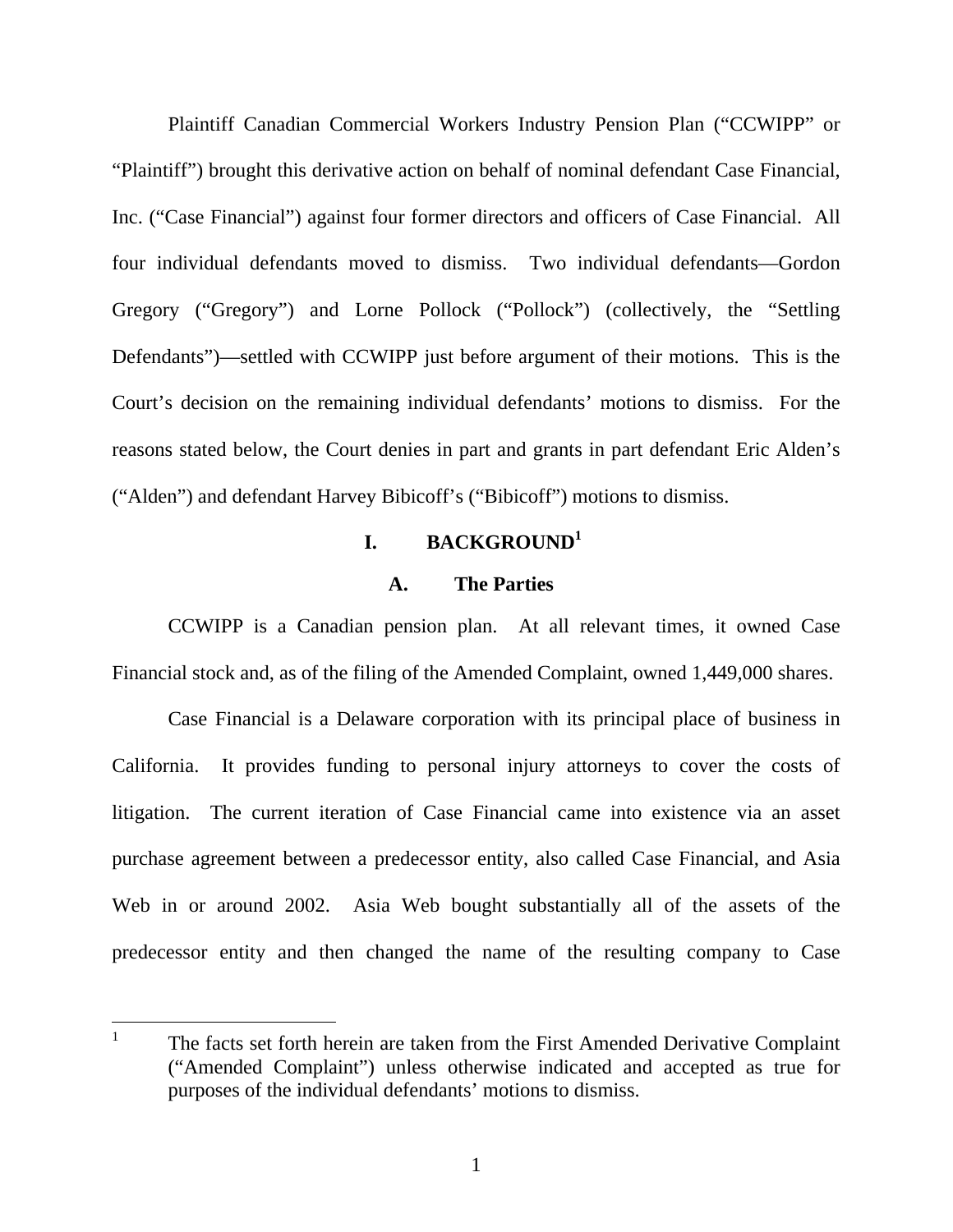Financial. The original Case Financial entity continues to exist and is referred to by the parties as Old Case.

Defendant Alden is the former President, CEO and Co-Chairman of Case Financial. He resigned his positions on February 23, 2004.

Defendant Bibicoff is a former director of Case Financial.<sup>2</sup> He resigned as a director on October 7, 2004. From February to June 2004, Bibicoff also served as interim CEO of Case Financial.

## **B. Plaintiff's Allegations**

CCWIPP advances claims against both Alden and Bibicoff for 1) breach of the duty of loyalty and corporate waste, 2) breach of the duty of oversight, *i.e.*, a *Caremark<sup>3</sup>* claim, and 3) common law fraud arising out of the formation of Case Financial.

In support of its duty of loyalty claims, CCWIPP alleges, *inter alia*, that Alden received stock options in contravention of his agreement with the Case Financial board of directors, that Alden used Case Financial property and employees to operate his tax preparation business without reimbursing Case Financial and that Alden used Case Financial capital to further his own private investments. Plaintiff also alleges that, shortly after the creation of Case Financial, Bibicoff improperly transferred accounts receivable from Old Case to an entity in which he had a significant interest, that Bibicoff improperly authorized the payment of bonuses to management and that Bibicoff usurped

 $\overline{a}$ 

<sup>2</sup> The Court will refer to Alden and Bibicoff collectively as "Defendants".

<sup>3</sup> *In re Caremark Int'l Derivative Litig.*, 698 A.2d 959 (Del. Ch. 1996).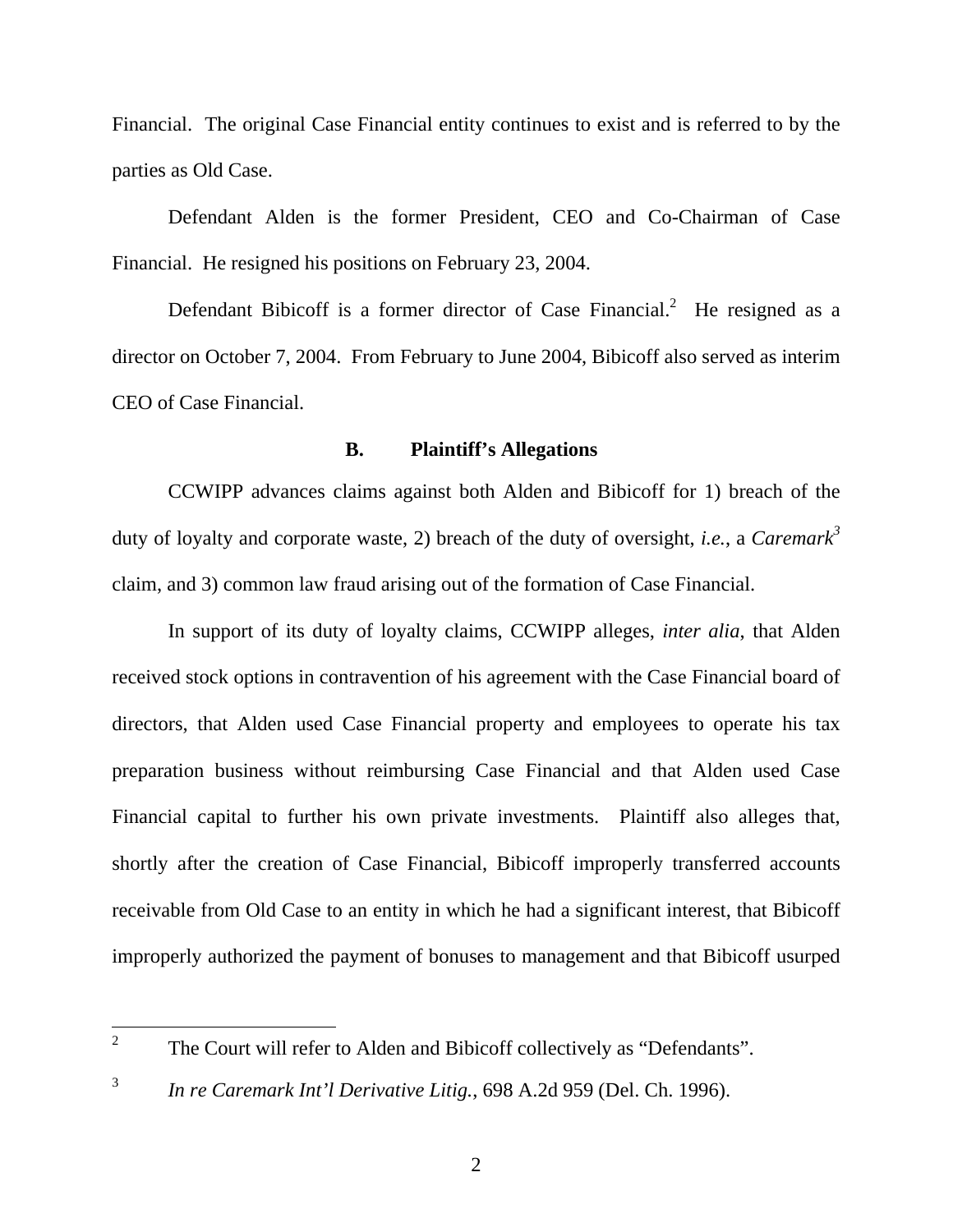corporate opportunities of Case Financial by funding litigation via Bibicoff & Associates, a company he ran out of his office at Case Financial.

In support of its duty of oversight claims, CCWIPP alleges that Alden's and Bibicoff's failure to prevent the various alleged breaches of the duty of loyalty by the other and by the Settling Defendants constitutes a breach of the duty of oversight as defined in *Caremark*. For example, having pled that Alden improperly received stock options, CCWIPP alleges that "[d]espite their knowledge of the premature issuance of stock to [] Alden, Defendants took no action as directors of [Case Financial] to stop the issuance of these shares to [] Alden."<sup>4</sup> In further support of its *Caremark* claim, Plaintiff alleges that Alden and Bibicoff "consistently and continuously" failed to follow Case Financial's internal policies.<sup>5</sup> Finally, CCWIPP alleges that Case Financial personnel other than Defendants failed to follow Case Financial's internal policies, and that Defendants "consciously ignored their duties to [Case Financial] and failed to perform their oversight responsibility to ensure, for example, that borrowers were paying the amounts due to [Case Financial] on time and in full."6

In support of its fraud claims, CCWIPP alleges that "certain of the Defendants"<sup>7</sup> provided Asia Web with materially inaccurate financial statements, while "Defendants"8

 $1d. \P 60.$ 

 $\overline{a}$ 

 $1d. \P 65.$ 

<sup>4</sup> Am. Compl. ¶ 27.

 $^{7}$  *Id.* 13.

<sup>8</sup> *Id.* ¶ 17.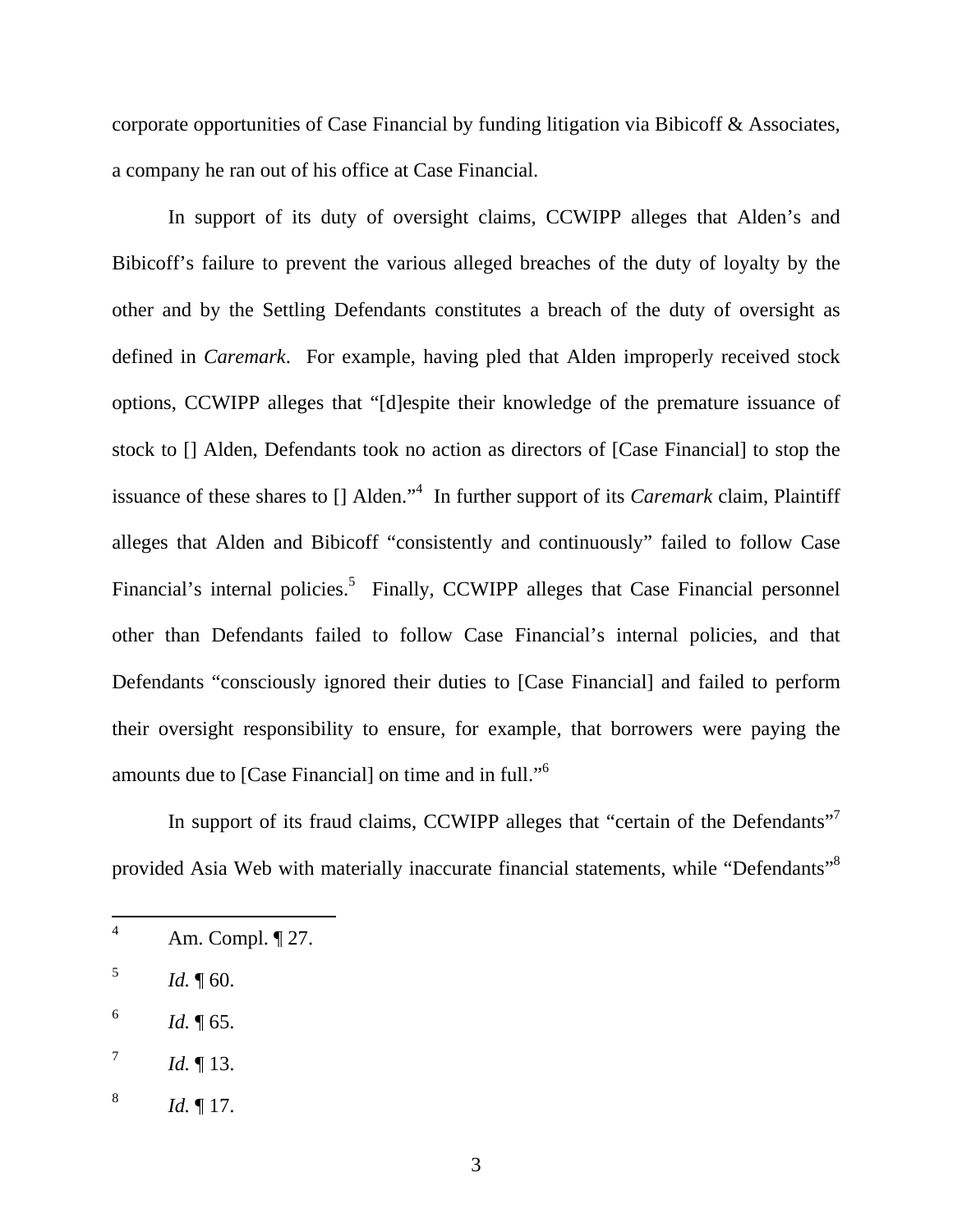failed to disclose to Asia Web a request by one of Old Case's lenders that Old Case perform a fraud audit. Finally, CCWIPP alleges that Defendants allowed Asia Web to purchase worthless notes from a group of investors of which Gregory was a part.

# **C. Alden's Release**

On June 7, 2004, Case Financial entered into an Agreement and Mutual Release

(the "Release") with Alden. $9$  The Release provided for the "release and discharge" by

Case Financial of Alden from

any and all debts, claims, demands, liabilities, obligations, contracts, agreements, guarantees, causes of action, known and unknown, against any of them which any of them now owns, holds or has at any time heretofore owned or held by reason of any act, matter, cause or thing whatsoever done prior to the execution of this Agreement.<sup>10</sup>

The Release does not, however, "release or discharge Alden from any act or conduct that

constitutes a crime under California and/or federal law" (the "Crime Exception").<sup>11</sup>

The parties to the release waived the protections of Section 1542 of the California

Civil Code ("Section  $1542$ ")<sup>12</sup> and were represented by counsel.<sup>13</sup>

 $\overline{9}$ *Id.*  $\parallel$  65; Def. Eric Alden's Opening Br. in Support of his Mot. to Dismiss Pl. [CCWIPP's] First Am. Derivative Compl. ("AOB") Ex. B. The Court may consider the Release in deciding a motion to dismiss because the Complaint makes reference to it. *Wal-Mart Stores, Inc. v. AIG Life Ins. Co.*, 872 A.2d 611, 620 n.30 (Del. Ch. 2005).

 $^{10}$  AOB Ex. B.  $\P$  4.

 $11$  *Id.* 

<sup>&</sup>lt;sup>12</sup> Cal. Civil Code  $\S$  1542 provides: "A general release does not extend to claims which the creditor does not know or suspect to exist in his or her favor at the time of executing the release, which if known by him or her must have materially affected his or her settlement with the debtor."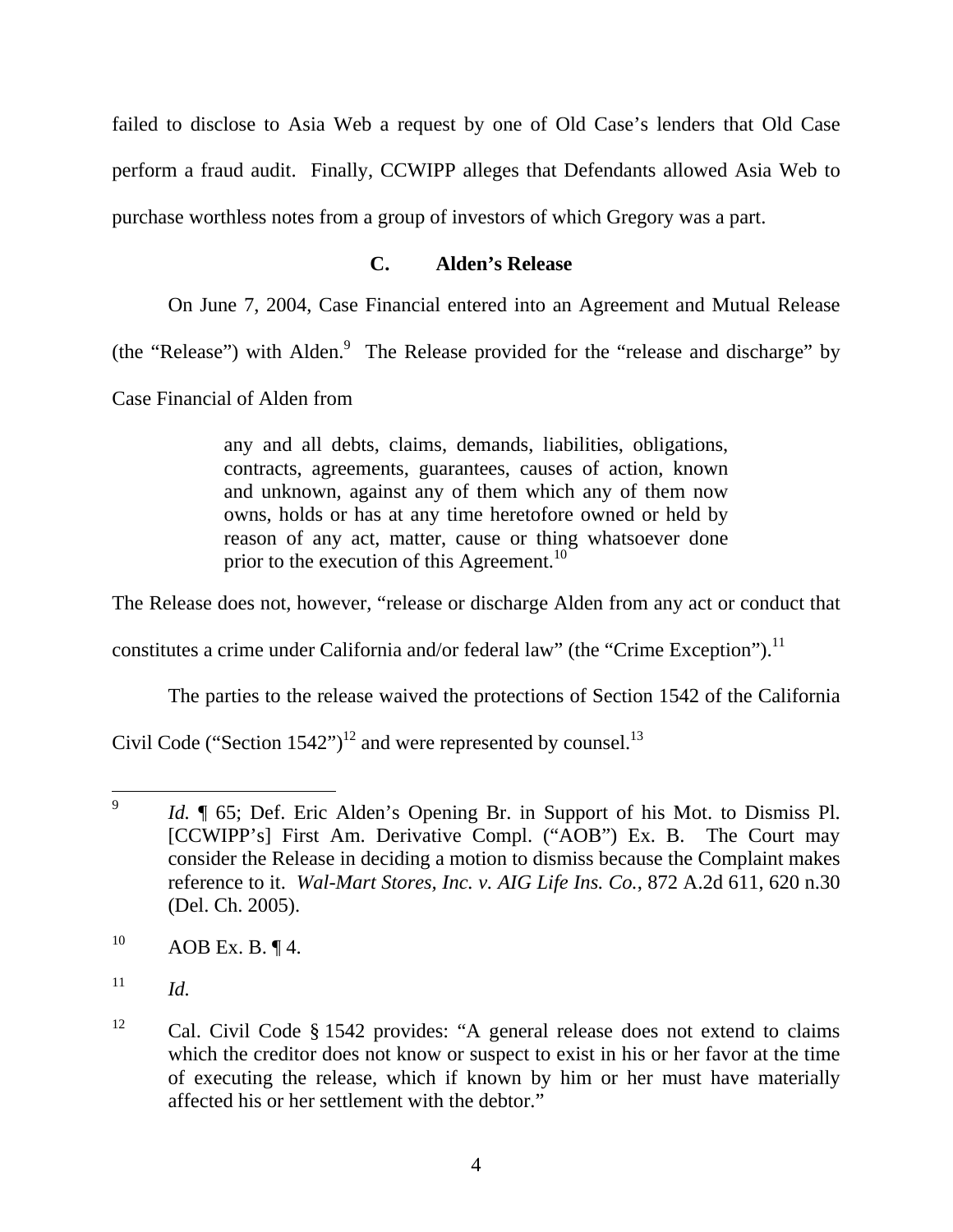#### **D. Alden's Motion to Dismiss**

Alden moves for dismissal on three grounds. First, he seeks dismissal of the entire Amended Complaint based on an affirmative defense. According to Alden, the Release extinguished any claims Case Financial may have had against him. Second, he moves for dismissal of Plaintiff's *Caremark* claim—Count II of the Amended Complaint—on the grounds that Plaintiff's allegations are not sufficiently egregious to fall outside of the protections of Case Financial's 102(b)(7) exculpatory provision. Finally, Alden moves in the alternative for dismissal of the entire Amended Complaint, arguing that CCWIPP is an inadequate representative of the stockholders of Case Financial under Court of Chancery Rule 23.1.

## **E. Bibicoff's Motion to Dismiss**

Bibicoff also moves for dismissal on three grounds. First, he argues that the Case Financial board of directors improperly abdicated its duties by delegating prosecution of these claims to CCWIPP without an adequate investigation into their merits. He contends that abdication warrants dismissal of the entire Amended Complaint. Second, Bibicoff moves for dismissal of the *Caremark* claim for failure to state a claim upon which the Court can grant relief. Finally, Bibicoff moves for dismissal of the fraud claim for lack of personal jurisdiction over him because, he argues, the claim does not arise out of his conduct as a director of Case Financial. He further argues that this Court should decline

<sup>&</sup>lt;sup>13</sup> The parties argue and the Court agrees that California law governs the Release. It was entered into in California by a California resident and makes explicit reference to California law.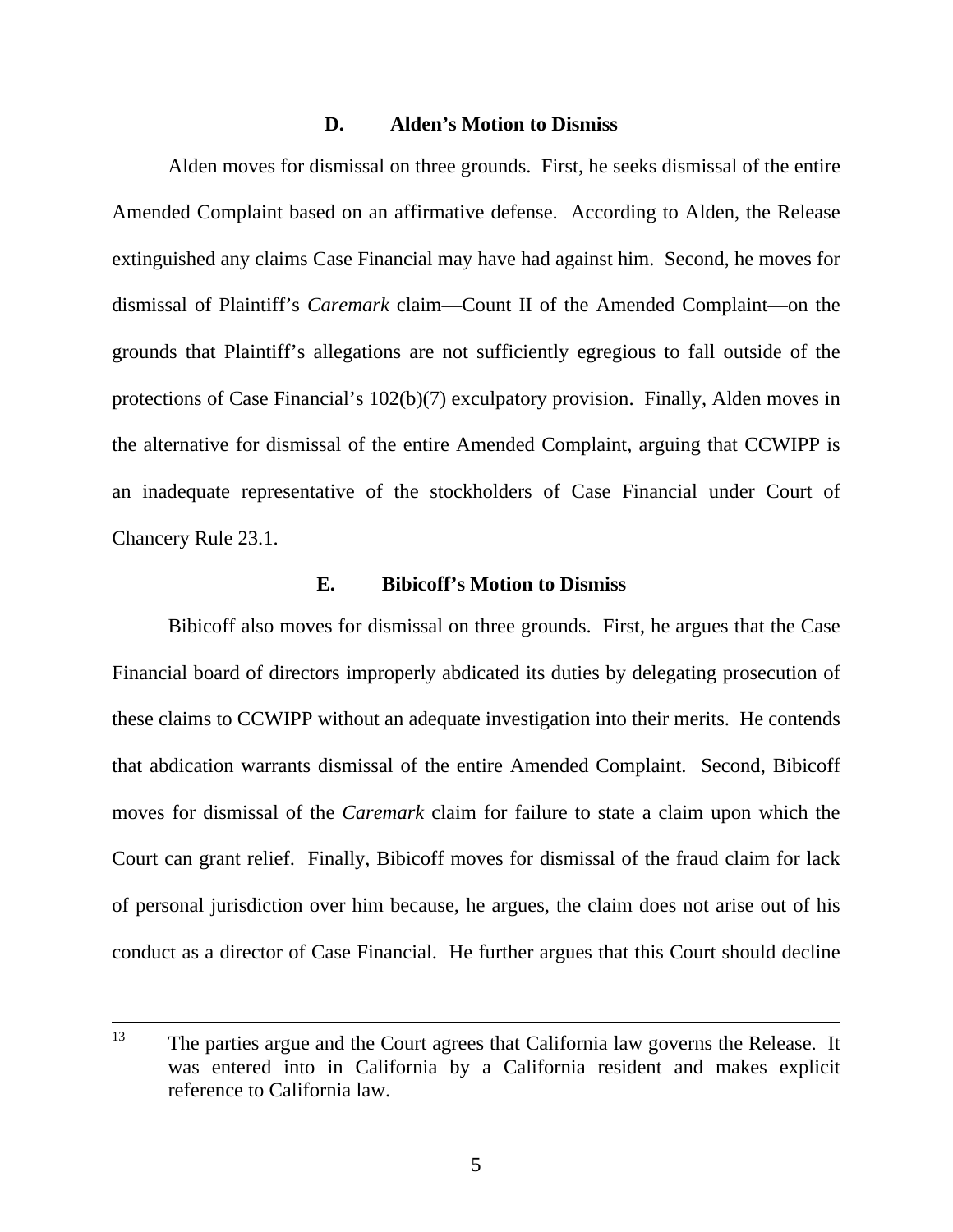to exercise "pendent"<sup>14</sup> jurisdiction over the fraud claim because the facts of the claim are unrelated to CCWIPP's fiduciary duty claims.

#### **II. ANALYSIS**

## **A. Legal Standard**

The standard for dismissal pursuant to Court of Chancery Rule 12(b)(6) for failure to state a claim upon which relief can be granted is well established. The motion will be granted if it appears with reasonable certainty that the plaintiff could not prevail on any set of facts that can be inferred from the pleadings. In considering a motion to dismiss under Rule 12(b)(6), the court is required to assume the truthfulness of all well-pleaded allegations of fact in the complaint. All facts of the pleadings and inferences that can reasonably be drawn therefrom are accepted as true. However, neither inferences nor conclusions of fact unsupported by allegations of specific facts are accepted as true. That is, a trial court need not blindly accept as true all allegations, nor must it draw all inferences from them in the plaintiff's favor unless they are reasonable inferences.<sup>15</sup>

#### **B. The Release**

Alden argues that the Release extinguished any and all claims Case Financial may have had against him. "When a motion to dismiss relies upon affirmative defenses, such as waiver and release, the Court may dismiss a claim if the plaintiff includes in its

 $14$ 14 Opening Br. of Defs. [Bibicoff and Gregory] in Support of their Mot. to Dismiss ("BOB") at 16.

<sup>15</sup> *Albert v. Alex Brown Mgmt. Servs.*, 2005 WL 1594085, at \*12 (Del. Ch. June 29, 2005) (internal citations omitted).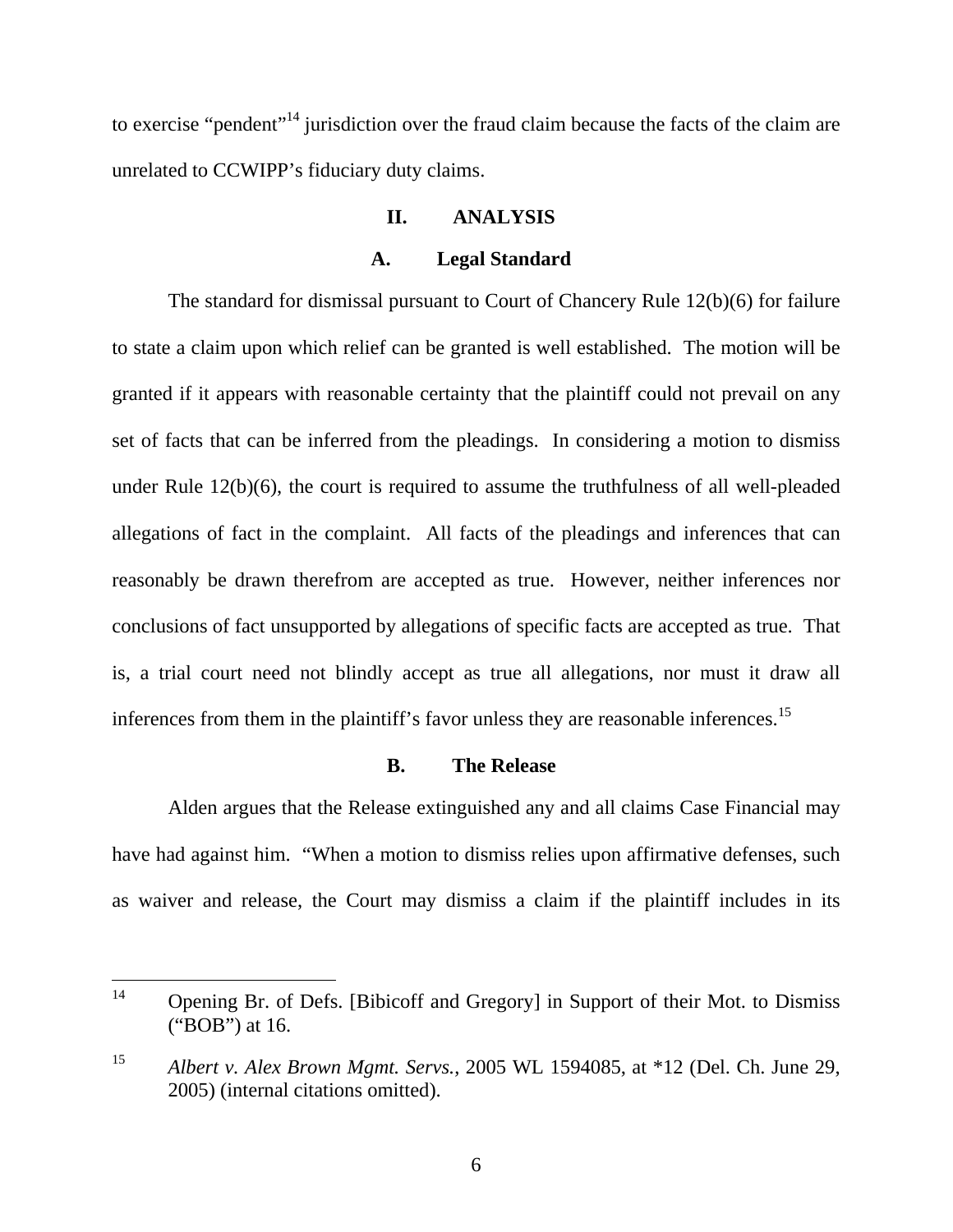pleadings facts that incontrovertibly constitute an affirmative defense to a claim."16 CCWIPP has not done this with respect to the fraud and duty of loyalty claims, but has done so with respect to the *Caremark* claims against Alden.

# **1. The Crime Exception Creates a Factual Issue that Precludes Dismissal of the Fraud and Duty of Loyalty Claims (Counts I and III of the Amended Complaint)**

CCWIPP has pled facts in connection with the fraud claim that, if proven, may constitute a violation of the federal securities laws, the California securities laws or both. If such facts are proven true, they would bar application of the Release because of the Crime Exception contained therein.

Section 10 of the Securities Exchange Act of 1934 (the "Exchange Act") provides, in relevant part, that "[i]t shall be unlawful for any person . . . [t]o use or employ, in connection with the purchase or sale of any security . . . any manipulative or deceptive device or contrivance in contravention of such rules and regulations as the [Securities & Exchange] Commission ["SEC"] may prescribe . . . .  $\cdot$   $\cdot$   $\cdot$  SEC Rule 10b-5 makes it unlawful for any person

> (a) To employ any device, scheme, or artifice to defraud, (b) To make any untrue statement of a material fact or to omit to state a material fact necessary in order to make the statement made, in the light of the circumstances under which they were made, not misleading, or (c) To engage in any act, practice, or course of business which operates or would operate as a fraud

<sup>16</sup> <sup>16</sup> *Capano v. Capano*, 2003 WL 22843906, at \*2 (Del. Ch. Nov. 14, 2003) (internal quotation omitted).

 $17$  78 U.S.C. § 78j(b).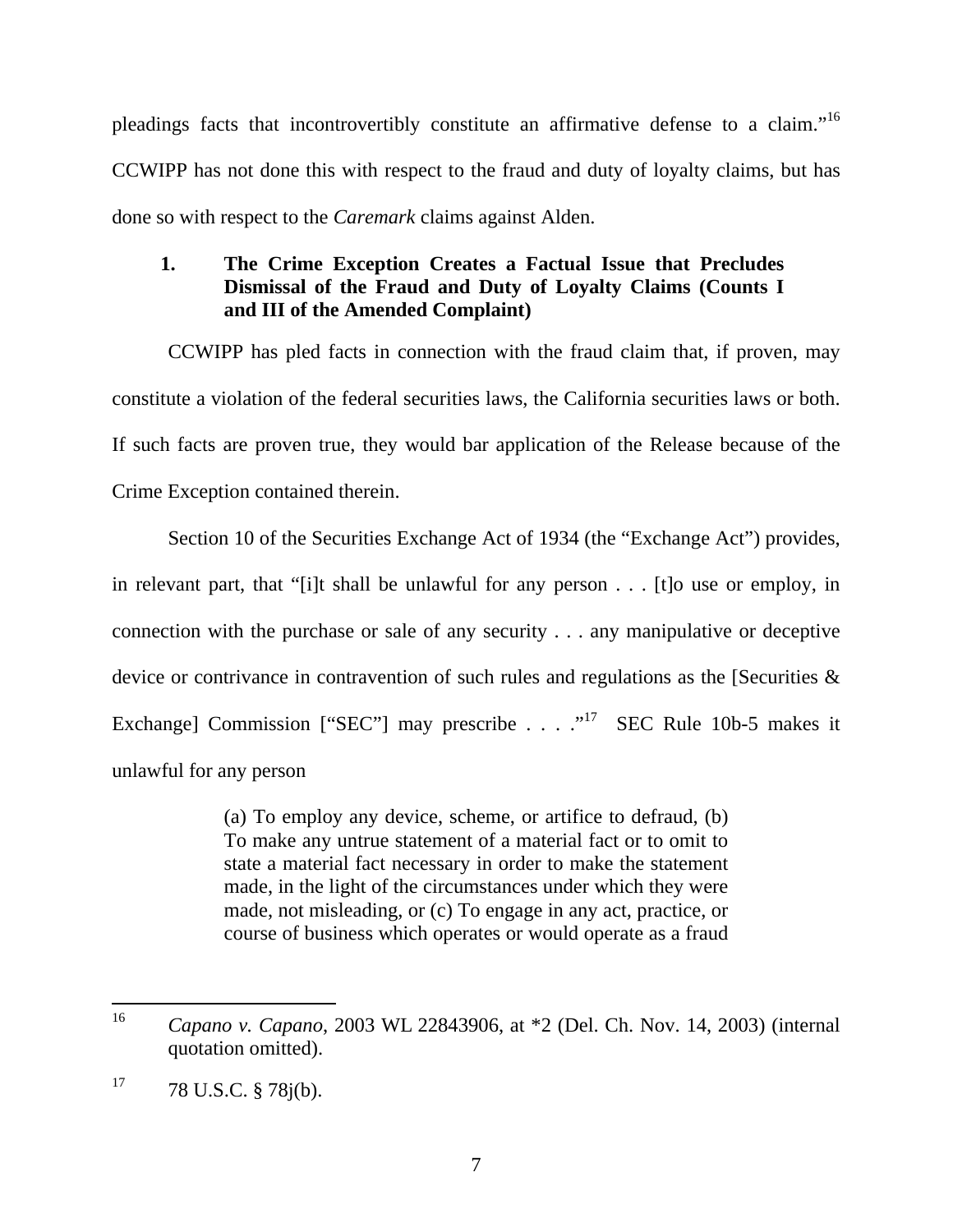or deceit upon any person, in connection with the purchase or sale of any security.<sup>18</sup>

The federal courts repeatedly have held, although in varying forms, that "[a] violation of Rule 10b-5 comprises four elements: a (1) misleading (2) statement or omission (3) of a 'material' fact (4) made with scienter."<sup>19</sup> A federal jurisdictional means, *e.g.*, the use of the mails or "any facility of any national securities exchange,"  $^{20}$  is an additional, necessary element of a violation of section 10 of the Exchange Act. $21$ 

Like section 10, section 25401 of the California Corporate Securities Law of 1968

provides that it is

unlawful for any person to offer or sell a security in this state or buy or offer to buy a security in this state by means of any written or oral communication which includes an untrue statement of a material fact or omits to state a material fact necessary in order to make the statements made, in the light

#### 18 18 17 C.F.R. § 240.10b-5.

- <sup>19</sup> *U.S. v. Smith*, 155 F.3d 1051, 1063 (9th Cir. 1998); *see also SEC v. Hasho*, 784 F. Supp. 1059, 1106 (S.D.N.Y. 1992) ("To establish liability under [section 10 of the Exchange Act and Rule 10b-5], the SEC must establish . . . (1) a misrepresentation, or an omission (where there is a duty to speak), or other fraudulent device; (2) in the offer or sale, or in connection with the purchase or sale, of a security; (3) scienter on the part of the defendant  $\dots$  and (4) materiality, in the case of any misrepresentation or omission . . . ."). "Although criminal violations of § 10(b) require a showing that the act was done willfully, the elements of [] civil and criminal violations of the statute are otherwise the same, and courts in criminal cases frequently cite civil interpretations of the statute to determine whether there has been a violation." *In re Enron Corp. Secs., Derivative & ERISA Litig.*, 235 F. Supp. 2d 549, 579 n.18 (S.D. Tex. 2002).
- <sup>20</sup> *Hasho*, 784 F. Supp. at 1106.
- <sup>21</sup> *SEC v. Rana Research, Inc.*, 8 F.3d 1358, 1364 (9th Cir. 1993).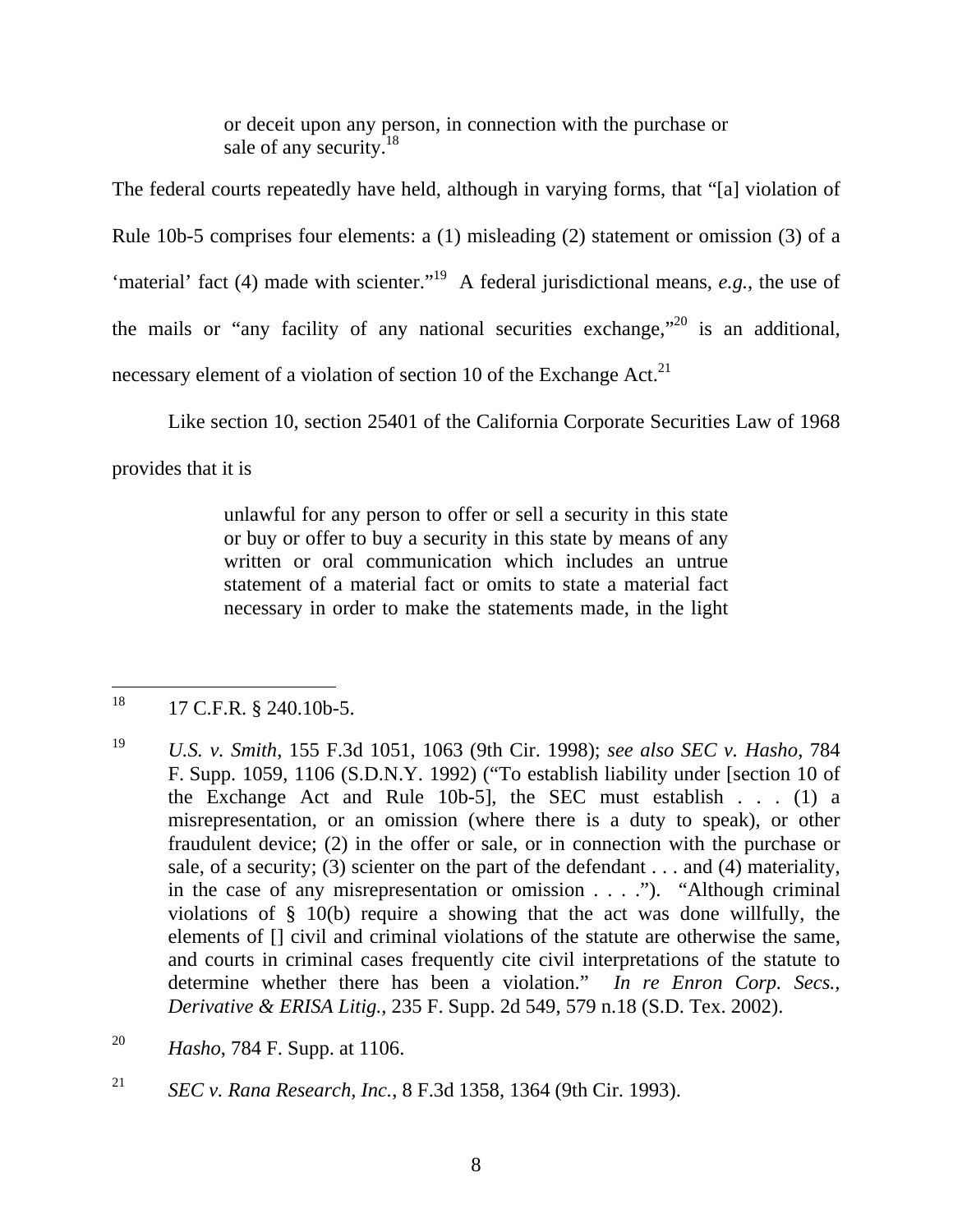of the circumstances under which they were made, not misleading. $^{22}$ 

"[K]nowledge of the falsity or misleading nature of a statement or of the materiality of an omission, or criminal negligence in failing to investigate and discover them" is also an element of a violation of section  $25401^{23}$ 

CCWIPP alleges that Defendants misstated Old Case's accounts payable and overhead to Asia Web in connection with the sale of Old Case's assets.<sup>24</sup> Plaintiff further alleges that Defendants failed to disclose significant legal fees owed by Old Case, along with a request for a fraud audit by one of Old Case's creditors.<sup>25</sup> In the aggregate, the allegedly misrepresented and omitted amounts total approximately \$1.5 million.<sup>26</sup> These misstatements and omissions, Plaintiff avers, were material and induced Asia Web to issue securities to Defendants. The Amended Complaint also alleges that Defendants were aware of these misstatements and omissions.<sup>27</sup> These allegations, if proven, could

<sup>22</sup> Cal. Corp. Code § 25401.

<sup>23</sup> *People v. Simon*, 886 P.2d 1271, 1291 (Cal. 1995).

<sup>&</sup>lt;sup>24</sup> Am. Compl.  $\P$  14.

<sup>&</sup>lt;sup>25</sup> *Id.* ¶[  $15-17$ .

<sup>&</sup>lt;sup>26</sup> *See id.*  $\P$  14 (alleging a difference of \$136,000 between the amounts disclosed and actually owed), 15 (alleging that \$133,714.83 in legal bills were not disclosed), 16 (alleging that a creditor was owed \$1.3 million).

<sup>27</sup> *See, e.g., id.* ¶¶ 14 (alleging that Defendants represented that overhead would be approximately \$70,000 per month when it was \$200,000 per month immediately following the closing of the stock issuance), 17 (alleging that Defendants were aware of a fraud audit request letter but did not disclose it to Asia Web before closing on the asset purchase transaction).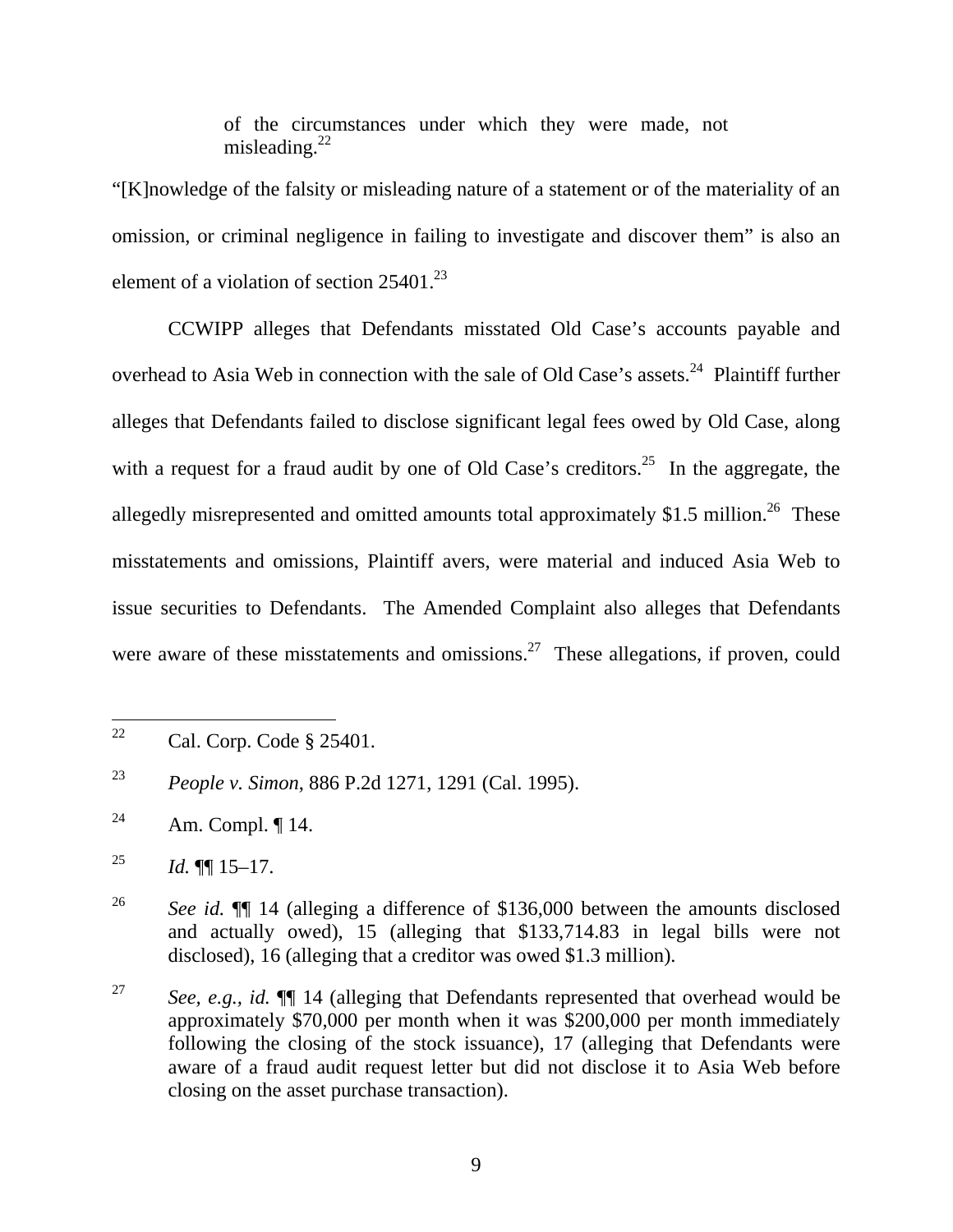give rise to a violation of California or the federal securities laws. To wit, Defendants allegedly 1) offered to buy stock from Asia Web, 2) by means of an oral communication, 3) which included a material untrue statement and 4) knew the statement was untrue. Therefore, contrary to Alden's contention, the Amended Complaint does not include facts that incontrovertibly support his affirmative defense of release to the fraud claim.

Similarly, the Amended Complaint does not include facts that incontrovertibly constitute an affirmative defense to the duty of loyalty claim because there is a possibility, however remote, that the alleged actions may constitute crimes such as theft or common law fraud under California law. As such, the Crime Exception also precludes dismissal of the duty of loyalty claim pursuant to the Release.<sup>28</sup>

Alden argues that CCWIPP cannot defend against the motions to dismiss by arguing that the Crime Exception bars enforcement of the Release because it did not so argue in its Complaint.29 Alden misapprehends Delaware law. As he correctly observes, Court of Chancery Rule 15(aaa) requires plaintiffs confronted with a Rule 12(b)(6) motion to dismiss to either stand on the allegations of their complaint or amend their complaint. $30$  Rule 15(aaa) does not, however, require a plaintiff to make all of its

<sup>&</sup>lt;sup>28</sup> This decision on a motion to dismiss does not preclude Alden from arguing at a later stage in this litigation that the Release, in fact, does extinguish the duty of loyalty claim.

<sup>&</sup>lt;sup>29</sup> Def. [] Alden's Reply Br. in Support of His Mot. to Dismiss Pl. [CCWIPP's] First Am. Derivative Compl. ("ARB") at 11–13.

<sup>30</sup> *Id.* at 12 (citing *Stern v. LF Capital Partners, LLC*, 820 A.2d 1143 (Del. Ch. 2003)).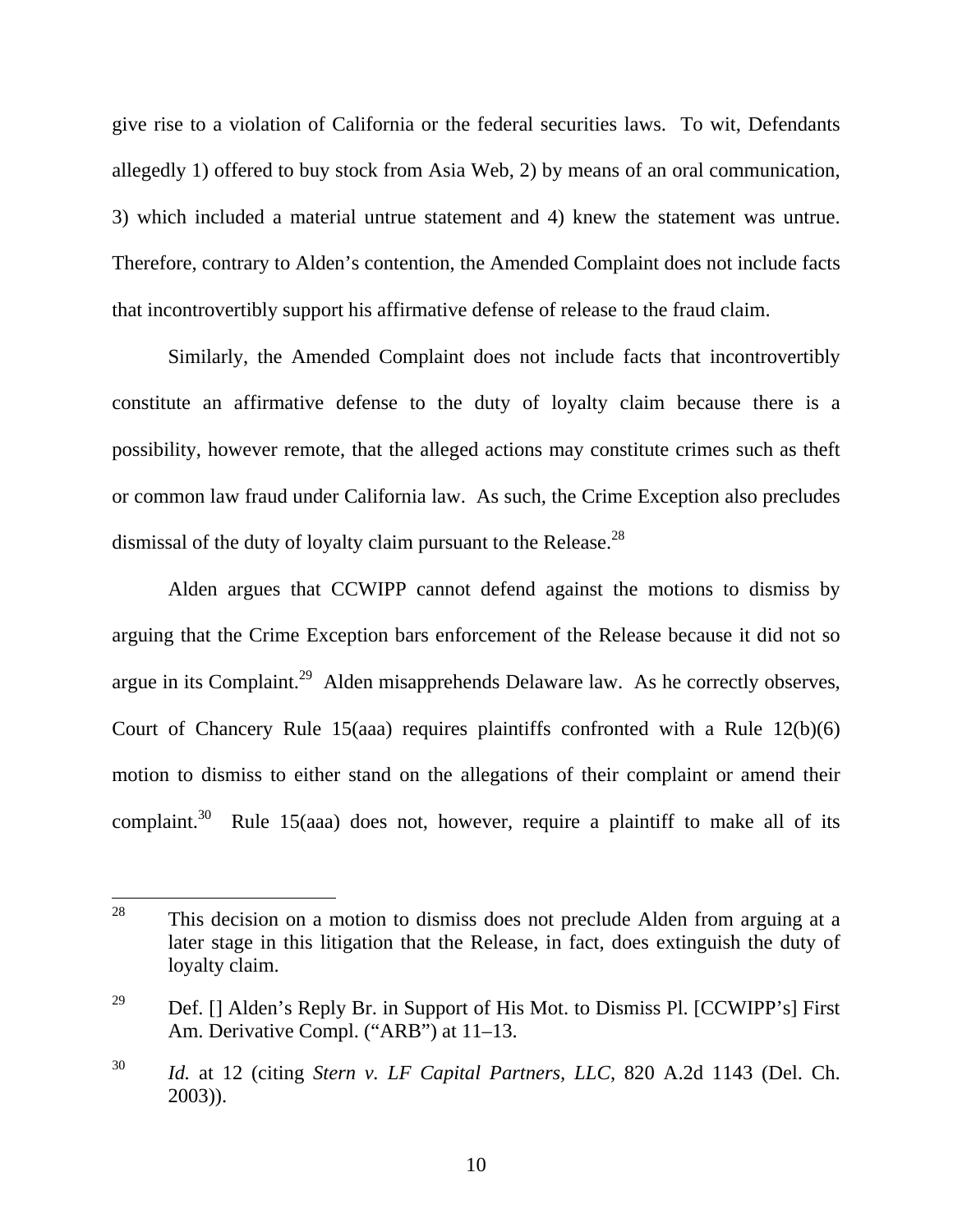*arguments* in its complaint. CCWIPP alleged *facts* that may constitute a crime in its Complaint. This is all Rule  $15(aaa)$  requires.<sup>31</sup>

# **2. The Release extinguished any claims Case Financial may have had against Alden for breaches of the duty of oversight (Count II of the Amended Complaint)**

In contrast to the allegations made by CCWIPP in connection with the fraud claim, the allegations made in connection with its *Caremark* claim do not give rise to an inference that the challenged conduct may constitute a crime. At most, the allegations give rise to an inference of poor management of Case Financial.<sup>32</sup> As such, the Crime Exception does not apply to the *Caremark* claim.

CCWIPP further argues that Alden procured the Release by fraudulent inducement and thus it is null and void. Alternatively, it argues that Alden's fraudulent nondisclosure of potential claims bars enforcement of the Release. As to the former argument,

 $31$ See Stern, 820 A.2d at 1144 (denying motion to amend complaint where plaintiffs chose to stand on their complaint but then sought to amend to make more detailed allegations of fact based on information known to plaintiffs at time they filed original complaint); *Orman v. Cullman*, 794 A.2d 5, 28 n.59 (Del. Ch. 2002) (refusing to consider additional facts alleged in briefing on a motion to dismiss when facts were offered to substantiate allegations made in complaint).

<sup>&</sup>lt;sup>32</sup> As explained *infra*, Part II.C.1, there arguably is significant overlap between the underlying wrongs complained of in the breach of loyalty claim and the "selfdealing transactions" involving directors and officers as to which the *Caremark* claim alleges Defendants failed to provide adequate oversight in conscious disregard of their duties to Case Financial. The allegations of the Amended Complaint in this regard are extremely vague and provide no support for inferring some independent form of criminal activity related to the degree of oversight. The other alleged misconduct that Defendants allegedly failed to monitor relates to managerial concerns such as the creditworthiness of borrowers and the perfection of security interests. *See* Am. Compl. ¶ 81.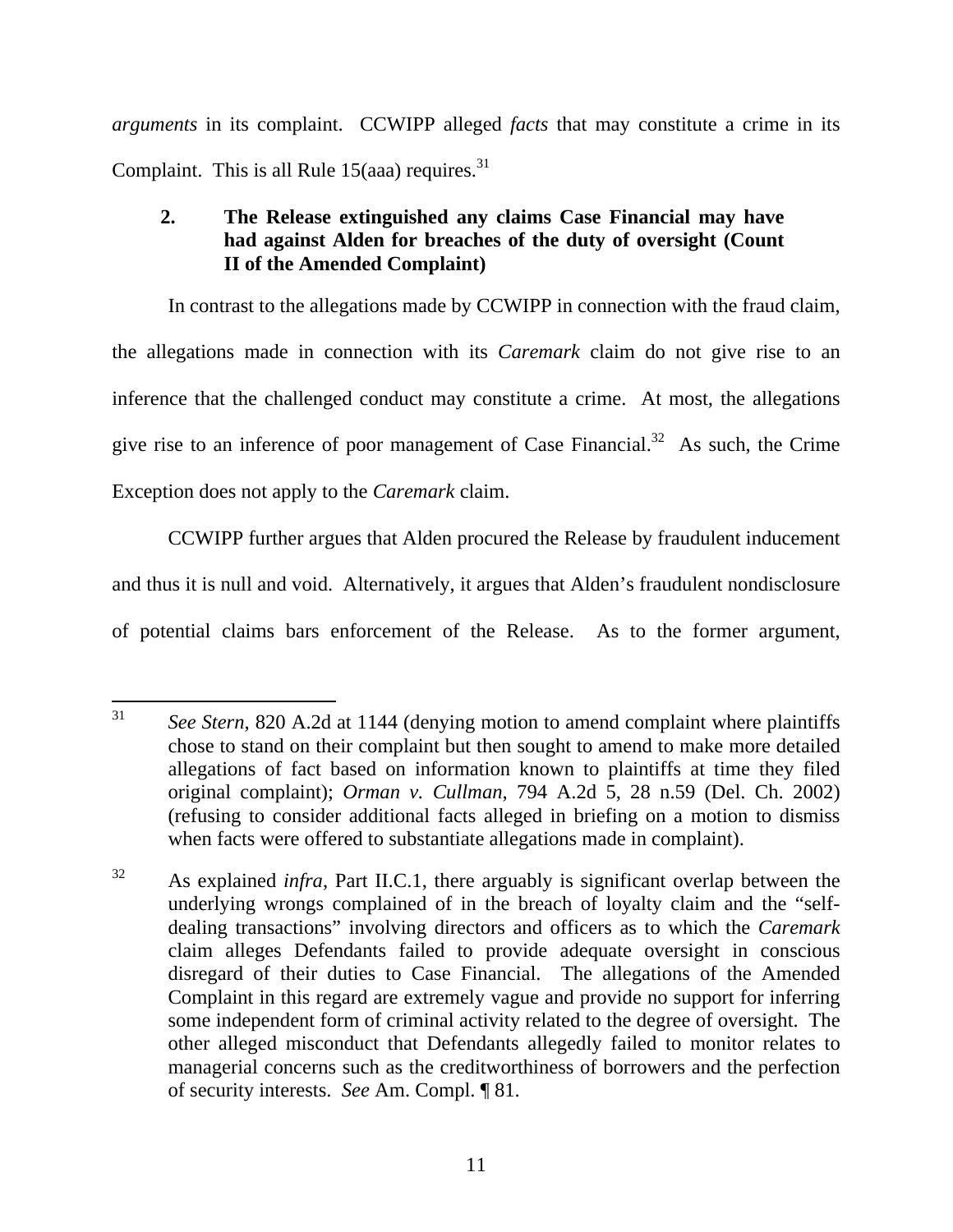CCWIPP misapprehends California law; as to the latter, CCWIPP has pled facts that incontrovertibly refute this argument.

General releases of all claims known and unknown are completely enforceable under California law<sup>33</sup> if the release explicitly covers "unknown or unanticipated claims," both parties were represented by counsel and the parties waived the protections of Section  $1542<sup>34</sup>$  The Release here satisfies these three requirements. Moreover, fraudulent inducement is not a defense to the enforcement of a general release that satisfies these requirements.<sup>35</sup> Fraud in the inception, *i.e.*, one party did not know what it was signing, and a misrepresentation by a fiduciary are defenses to the enforcement of a release,<sup>36</sup> but neither of those exceptions applies here.

In a final attempt to avoid enforcement of the Release, CCWIPP relies upon a dictum from *San Diego Hospice* to the effect that fraudulent nondisclosure bars enforcement of a general release.<sup>37</sup> Even assuming that is a correct statement of California law, it does not bar enforcement of Alden's Release because CCWIPP has pled facts that eliminate any requirement of disclosure on the part of Alden to Plaintiff. A duty to disclose arises when "(1) the material fact is known to (or accessible only to) the

<sup>35</sup> *Id.* 

<sup>36</sup> *Id.* at 1054–55.

<sup>33</sup> <sup>33</sup> *Winet v. Price*, 4 Cal. App. 4th 1159, 1173 (Cal. Ct. App. 1992).

<sup>34</sup> *San Diego Hospice v. County of San Diego*, 31 Cal. App. 4th 1048, 1053–54 (Cal. Ct. App. 1995) (citing *Winet*, 4 Cal. App. 4th at 1168).

<sup>&</sup>lt;sup>37</sup> Pl.'s Am. Mem. of Law in Opposition to Defs.' Mots. to Dismiss ("POB") at 35 (citing *San Diego Hospice*, 31 Cal. App. 4th at 1055).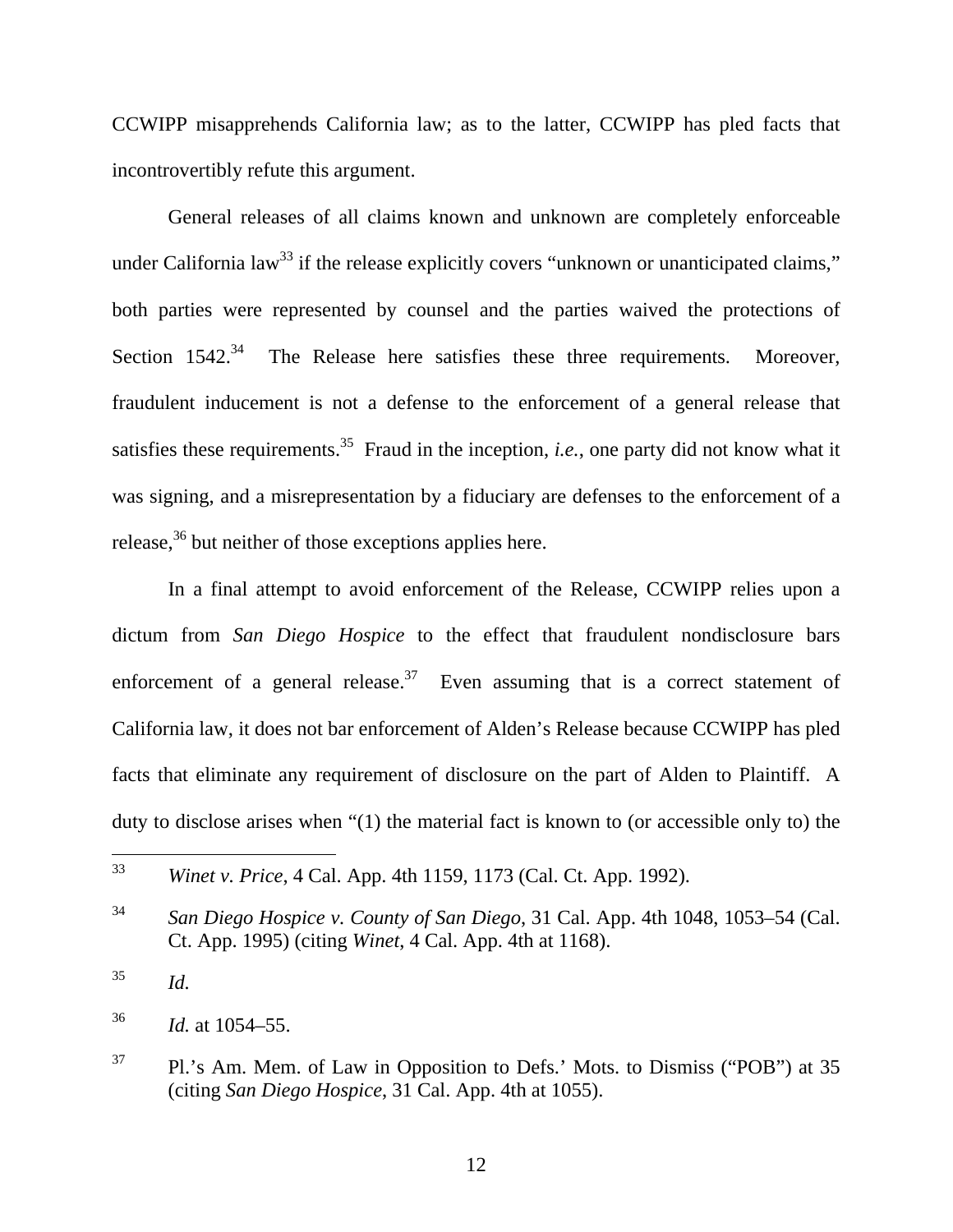defendant and (2) *the defendant knows the plaintiff is unaware of the fact and cannot reasonably discover the undisclosed fact.*"<sup>38</sup> CCWIPP has pled that defendants Bibicoff and Gregory, who were serving as officers and directors of Case Financial when it entered into the Release, were aware of all of the material facts that Alden allegedly did not disclose.<sup>39</sup> Under California law, this knowledge is imputed to Case Financial.<sup>40</sup> Therefore, under the facts alleged by CCWIPP, no duty to disclose by Alden arose.

In sum, Plaintiff has shown no reason to bar enforcement of the Release as to the *Caremark* claim against Alden. Thus, the Court concludes that the Release bars that claim and dismisses it with prejudice.

# **C. The Complaint Fails to Adequately State a** *Caremark* **Claim**

To state a claim for breach of the duty of oversight, CCWIPP must allege facts that show "(1) that the directors knew or (2) should have known that violations of law were occurring and, in either event, (3) that the directors took no steps in a good faith effort to prevent or remedy that situation, and (4) that such failure proximately resulted in the losses complained of ...  $\cdot$ <sup>41</sup> Such a claim is a difficult one to prove.<sup>42</sup>

<sup>40</sup> *Austin v. Hallmark Oil Co.*, 21 Cal. 2d 718, 729 (Cal. 1943) ("[A] corporation is presumed to know what is known to its managing officers and directors.").

<sup>41</sup> *Caremark*, 698 A.2d at 971; *Beam ex rel. Martha Stewart Living Omnimedia, Inc. v. Stewart*, 833 A.2d 961, 976 (Del. Ch. 2003) ("Two key elements necessary to proving a breach of fiduciary duty claim in this instance would be that (1) the directors knew or should have known that a violation of the law was occurring

<sup>38</sup> San Diego Hospice, 31 Cal. App. 4th at 1055 (internal citations omitted).

<sup>39</sup> *Compare* Am. Compl. ¶ 67 (listing five facts Alden allegedly did not disclose) *with* Am. Compl. ¶¶ 13–21, 58 (alleging all individual defendants had knowledge of Alden's activities).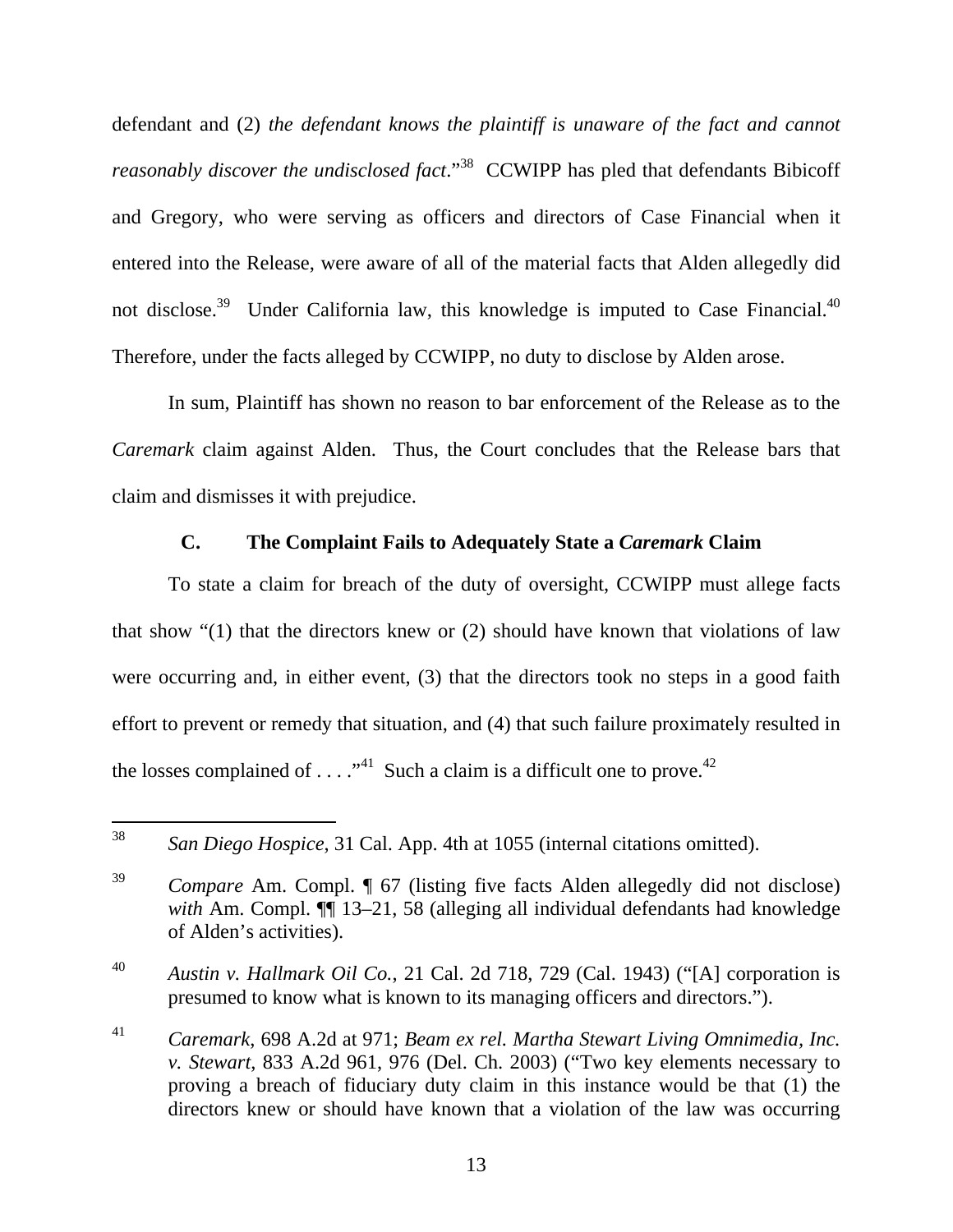The duty of oversight implicates both the duty of care and the duty of loyalty:

Although the *Caremark* decision is rightly seen as a prod towards greater exercise of care by directors in monitoring their corporations' compliance with legal standards, by its plain and intentional terms, the opinion articulates a standard for liability for failures of oversight that requires a showing that the directors breached their duty of loyalty by failing to attend to their duties in good faith. Put otherwise, the decision premises liability on a showing that the directors were conscious of the fact that they were not doing their  $i$ obs. $43$ 

Thus, if the Amended Complaint adequately states a *Caremark* claim, the stated claim

necessarily falls outside the liability waiver provided by Case Financial's 102(b)(7)

exculpatory charter provision.<sup>44</sup>

 $\overline{a}$ 

Plaintiff's *Caremark* allegations fall into two categories. First, CCWIPP alleges

that Defendants' failure to stop each other's and the Settling Defendants' alleged self-

and, (2) 'the directors took no steps in a good faith effort to prevent or remedy that situation.'") (quoting *Caremark*, 698 A.2d at 971).

- <sup>42</sup> *Guttman v. Huang*, 823 A.2d 492, 505–06 (Del. Ch. 2003); *Caremark*, 698 A.2d at 967 ("The theory here advanced is possibly the most difficult theory in corporation law upon which a plaintiff might hope to win a judgment.").
- <sup>43</sup> *Guttman*, 823 A.2d at 506.
- <sup>44</sup> *See Caremark*, 698 A.2d at 971 ("Generally where a claim of directorial liability for corporate loss is predicated upon ignorance of liability creating activities within the corporation . . . in my opinion only a sustained or systematic failure of the board to exercise oversight . . . will establish the *lack of good faith* that is a necessary condition to liability.") (emphasis added); *Guttman*, 823 A.2d at 506 ("Functionally, *Caremark* also matches the liability landscape for most corporate directors, who are insulated from monetary damage awards by exculpatory charter provisions."); *cf. In re Walt Disney Co. Derivative Litig.*, 825 A.2d 275, 290 (Del. Ch. 2003) ("Where a director consciously ignores his or her duties to the corporation, thereby causing economic injury to its stockholders, the director's actions are either 'not in good faith' or 'involve intentional misconduct.'").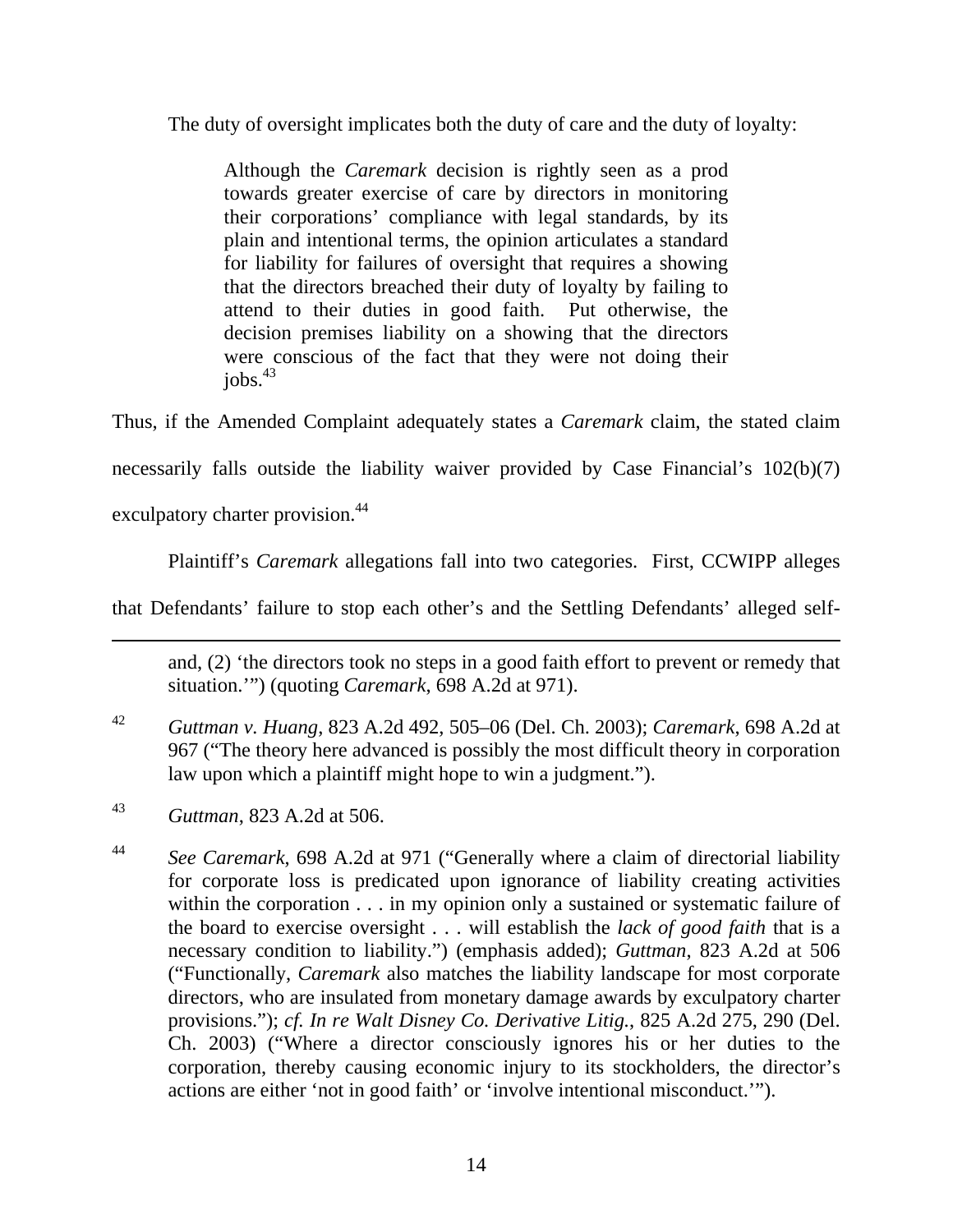dealing transactions violated their duty of oversight.<sup>45</sup> Second, CCWIPP alleges that Defendants themselves, along with officers of Case Financial, "failed to follow the policies and procedures or standard industry practices to investigate the creditworthiness of the proposed borrowers."<sup>46</sup> "Thus," CCWIPP argues, "Defendants . . . consciously ignored their duties to [Case Financial] and failed to perform their oversight responsibility to ensure that borrowers were paying the amounts due to [Case Financial] on time and in full."47 Plaintiff's Amended Complaint avers just a few specific facts coupled with numerous generalizations and conclusory allegations; together, these facts and unsupported legal conclusions fall well short of stating a *Caremark* claim.

# **1. Failure to stop other Defendants' alleged self-dealing transactions**

CCWIPP's claim for breach of the fiduciary duty of oversight is exceedingly general. First, they attempt to have most of their breach of loyalty allegations double as *Caremark* claims, as well, by averring that "Defendants breached [this duty of oversight] by continually failing to provide adequate oversight over the underwriting and operations of [Case Financial,] consciously ignoring their duties to [Case Financial.] Specifically, Defendants failed to (a) prevent directors and officers from engaging in self-dealing transactions . . . ."48 The Amended Complaint, however, lacks the specificity required to support a *Caremark* or conscious disregard claim, as opposed to a duty of loyalty claim,

<sup>45</sup> Am. Compl.  $\P$ [27, 31, 34, 41, 45, 57, 58.

<sup>46</sup> *Id.* ¶ 63.

 $^{47}$  *Id.*  $\sqrt{65}$ .

<sup>48</sup> *Id.*  $\P 81(a)$ .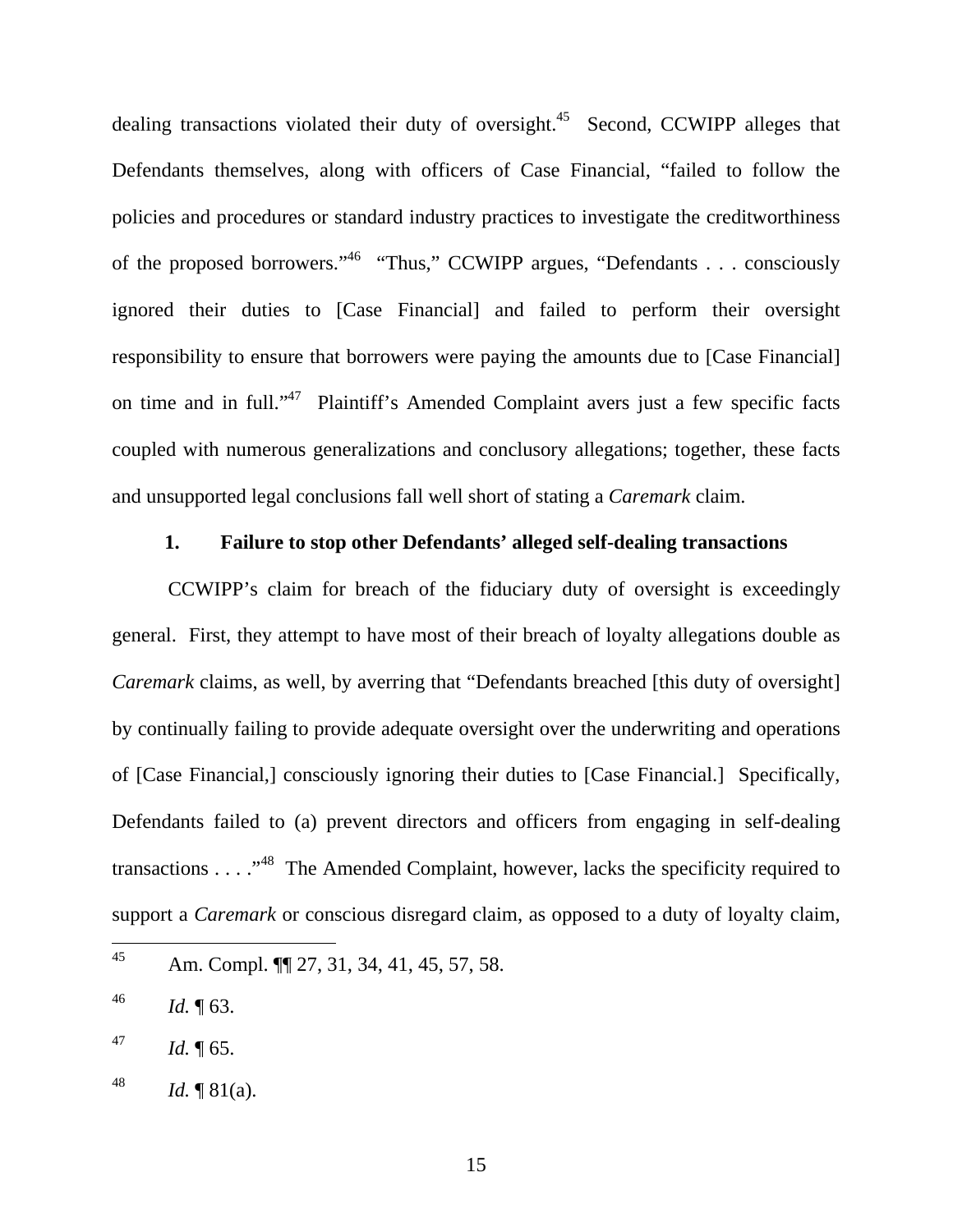for the alleged self-dealing transactions.<sup>49</sup> A conclusory allegation at the end of a general description of self-dealing transactions that Defendants were aware of, or consciously ignored, their duties to Case Financial in failing to be aware of the challenged transactions or to stop them is not sufficient to support a separate *Caremark* claim or demonstrate conscious disregard of the directors' duties.

The Amended Complaint identified seven or eight self-dealing transactions. Defendant Alden allegedly participated in and benefited from at least half of those actions.50 The other individual Defendant, Bibicoff, approved at least two of those transactions. Some or all of these incidents may give rise to liability on the part of Alden or Bibicoff or both under a breach of the duty of loyalty theory. On the facts alleged, however, they fail to support a *Caremark* claim. As an interested party, Alden had loyalty obligations, but neither logic nor precedent suggests he had a separate enforceable

<sup>49</sup> <sup>49</sup> *See, e.g., Guttman*, 823 A.2d at 507 ("[Plaintiffs'] conclusory complaint is empty of the kind of fact pleading that is critical to a *Caremark* claim, such as contentions that the company lacked an audit committee, that the company had an audit committee that met only sporadically and devoted patently inadequate time to its work, or that the audit committee had clear notice of serious accounting irregularities and simply chose to ignore them or, even worse, to encourage their continuation."); *Malpiede v. Townson*, 780 A.2d 1075, 1092–94 (Del. 2001) (where, as here, a defendant raises a Section 102(b)(7) provision as a defense, a plaintiff must allege "well-pleaded facts supporting a breach of loyalty or bad faith claim"); *David B. Shaev Profit Sharing Account v. Armstrong*, No. 1449-N, slip op. at  $11-12 \& n.13$  (Del. Ch. Feb. 13, 2006) (listing a variety of ways a plaintiff can plead a *Caremark* claim, but concluding, in the demand excusal context, that plaintiff's bald allegations that defendants should have known about wrongdoing within the company simply because of the financial materiality of the wrongdoing were insufficient).

<sup>50</sup> *See* Am. Compl. ¶¶ 23–27, 32–34, 47–49 and 50–53.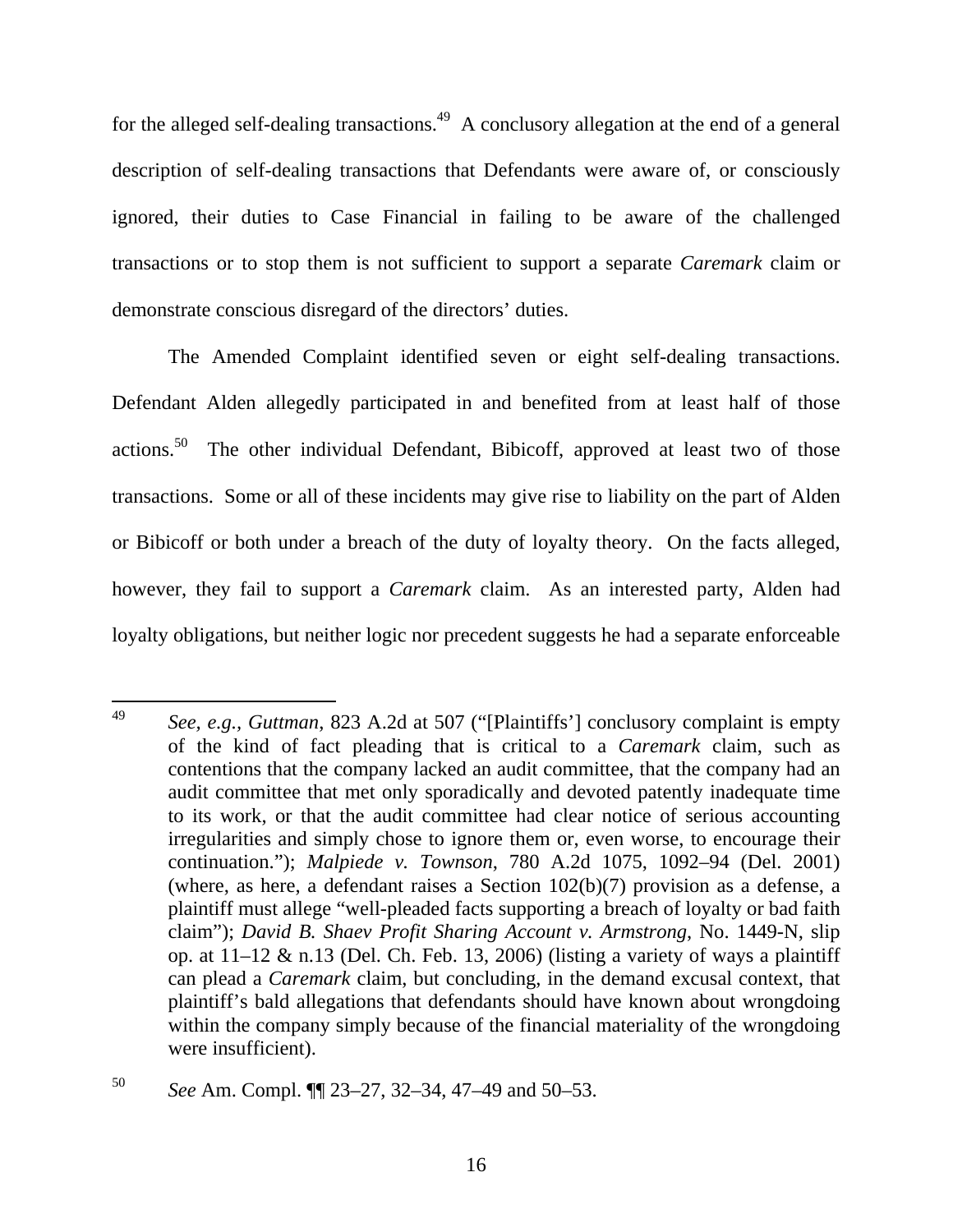duty to oversee his own actions in such circumstances.<sup>51</sup> For example, CCWIPP alleges that Alden failed to prevent Bibicoff from investing his own money in lines of business similar to those pursued by Case Financial and that Alden and Bibicoff failed to stop each other and the Settling Defendants from running other businesses out of their Case Financial offices. But, directors of Delaware corporations generally have no duty to monitor the personal affairs of other directors and officers.<sup>52</sup> In addition, the Amended Complaint fails to allege specific facts showing that the accused directors had knowledge of the alleged wrongdoing or ignored a "red flag" regarding it or that the board exhibited a sustained or systematic failure to exercise oversight.<sup>53</sup>

The remaining self-dealing transactions that CCWIPP alleges Defendants failed to stop do not come close to the level of sustained or systematic failure of oversight

<sup>51</sup> 51 Similarly, alleged self-dealing activities of Bibicoff himself, *see id.* ¶¶ 28–31, 35– 41, cannot provide the predicate for a claim that Bibicoff breached his duty of oversight. Further, based on the scant facts alleged, the decision by Bibicoff and Gregory, as members of the Compensation Committee of the Case Financial board, to pay Alden and Pollock bonuses to cover taxes related to the receipt of company stock, *see id.* ¶ 32, provides no basis for a duty of oversight claim. Bibicoff conceivably could be liable for a breach of loyalty in that situation, but Defendants' motion does not address that issue. Moreover, the allegations regarding the decision to pay bonuses to cover taxes lack specificity in terms of, for example, whether Bibicoff's approval of that transaction was disinterested, independent and informed, and whether it proximately resulted in any loss to the corporation.

<sup>52</sup> *Beam*, 833 A.2d at 971.

<sup>53</sup> *See id.* ("In *Graham v. Allis-Chalmers Manufacturing Co.*, the Delaware Supreme Court held that 'absent cause for suspicion there is no duty upon directors to install and operate a corporate system of espionage to ferret out wrongdoing which they have no reason to suspect exists. . . . [T]he quoted statement from *Graham* refers to wrongdoing *by the corporation*."); *Caremark*, 698 A.2d at 971.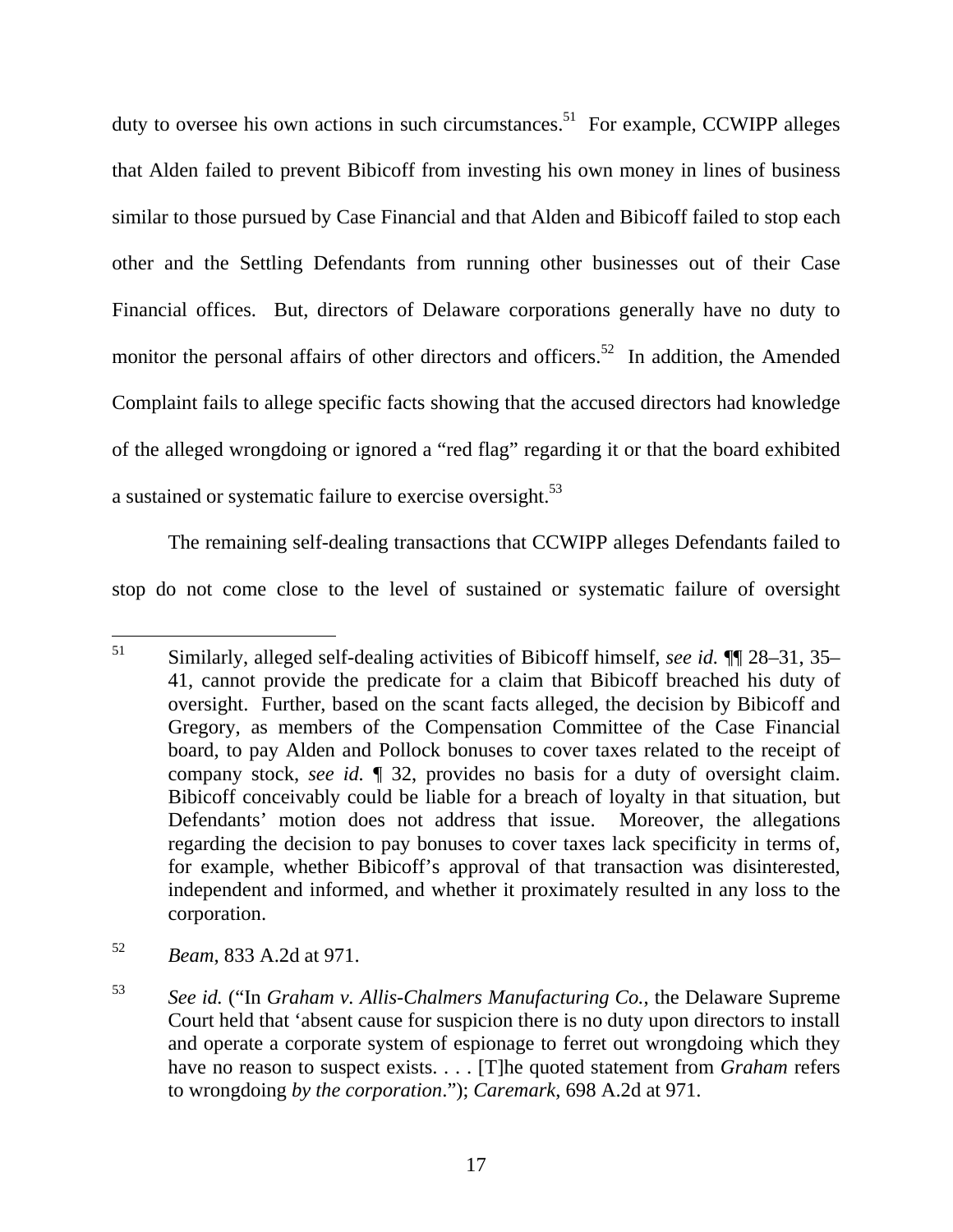necessary to sustain a *Caremark* claim. The Amended Complaint provides few, if any, details regarding the various incidents. No dates are given for some and others appear to have occurred before Case Financial even existed. CCWIPP's pleading also fails to provide much, if any, specific information on any damage that proximately resulted from the alleged failures of oversight.

# **2. Failure to oversee Case Financial personnel**<sup>54</sup>

To reiterate, in order to state a *Caremark* claim adequately, CCWIPP must plead facts that would support a reasonable inference that there was a "sustained or systematic"

<sup>54</sup> Plaintiff's argument that Defendants should be held to a higher standard of care because they are professionals—Alden is a CPA, while Bibicoff is an attorney—is unavailing. First, no Delaware case has held that directors with professional qualifications are held to a higher standard of care in the duty of oversight context. Second, CCWIPP fails to articulate how Defendants' status as professionals provides them greater ability to ferret out wrongdoing or puts them in a "unique position to know" what their fellow directors are doing. *Cf. In re Emerging Commc'ns S'holders Litig.*, 2004 WL 1305745, at \*39–40 (Del. Ch. May 3, 2004) (holding after a full trial on the merits that a director with *financial expertise* and "in a unique position to know" should have argued more vociferously that the *\$10.25 price* of a proposed transaction was unfair where the court concluded that the price was \$27.80/share too low and that the director was not independent); *see also* E. Norman Veasey & Christine T. Di Guglielmo, *What Happened in Delaware Corporate Law and Governance from 1992-2004? A Retrospective on Some Key Developments*, 153 U. Pa. L. Rev. 1399, 1445–47 (2005) ("It would be a perversity of corporate governance goals, in my view, for the Delaware courts to announce a general rule that a director with special expertise is more exposed to liability than other directors solely because of her status as an expert. Rather, the facts and procedural posture should be key.").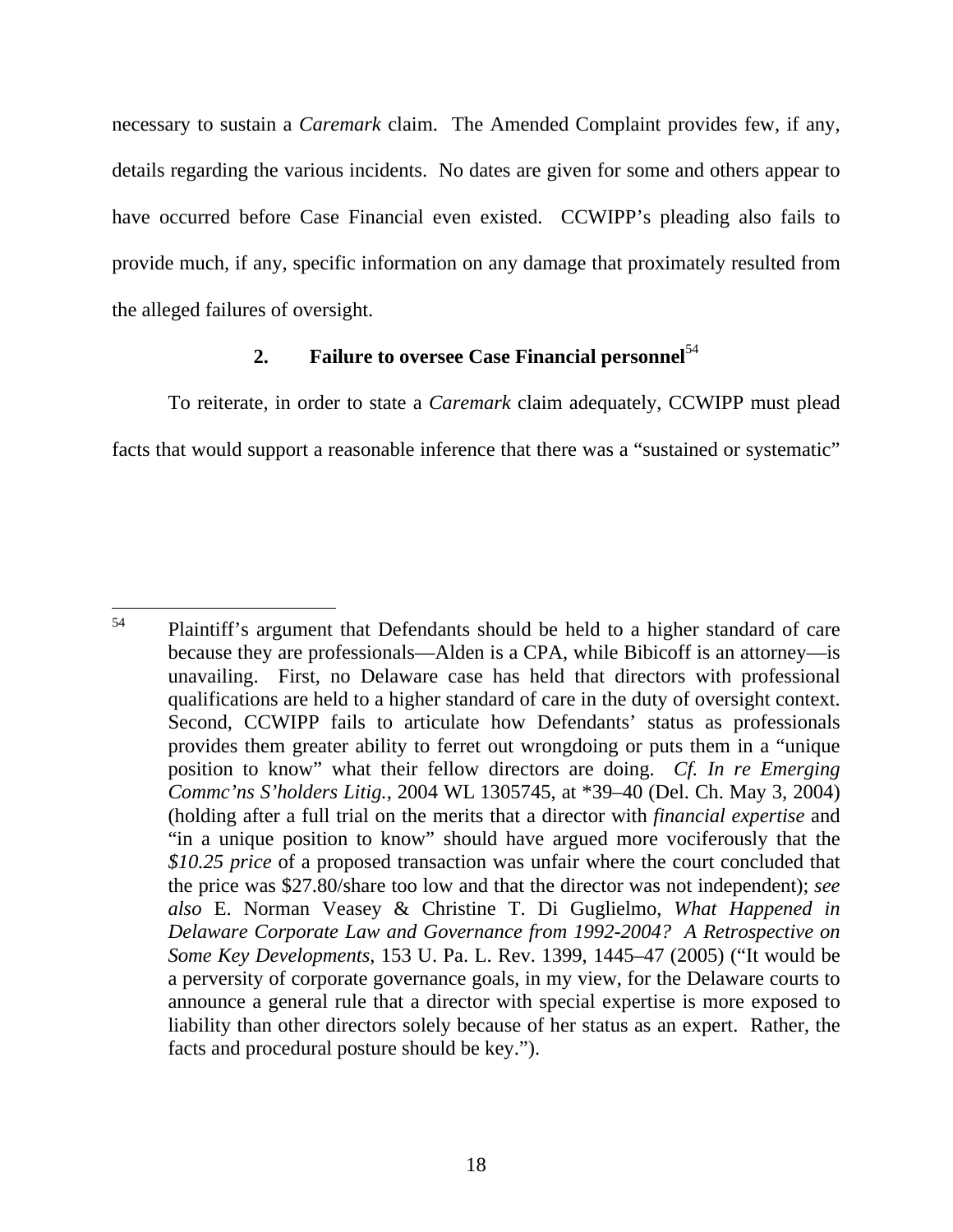failure of oversight.<sup>55</sup> "In other words, liability is premised on a showing that the directors were conscious of the fact that they were not doing their jobs."<sup>56</sup>

CCWIPP has not pled such a sustained or systematic failure. At most, Plaintiff has pled facts detailing one concrete incident in which it is possible Case Financial's policies were not followed.57 The few remaining paragraphs of the Amended Complaint addressed to the *Caremark* claim only broadly allege that procedures were not followed.58 CCWIPP does not describe how Defendants, as directors, interacted with Case Financial personnel, how much time they spent, or did not spend, overseeing the activities of Case Financial personnel, etc. In fact, Plaintiff pleads that Case Financial

<sup>55</sup> <sup>55</sup> *Caremark*, 698 A.2d at 971.

<sup>56</sup> *Saito v. McCall*, 2004 WL 3029876, at \*6 (Del. Ch. Dec. 20, 2004) (internal quotation omitted), *aff'd*, 2005 Del. LEXIS 106 (Del. Mar. 8, 2005); *Guttman*, 823 A.2d at 506.

<sup>57</sup> Am. Compl. ¶¶ 61–62. This sole specific example of a violation of Case Financial's policies relates to advances Alden made to an attorney in March and April of 2001, more than a year before the formation of Case Financial. CCWIPP complains that two years later Defendants still had not taken "any affirmative action to recover these fees." *Id.* ¶ 62. Perhaps, CCWIPP could have questioned that inaction as a breach of the duty of care, but, as pled, it does not provide a basis for a breach of the duty of *oversight* claim that would be outside the protections of Case Financial's 102(b)(7) exculpatory provision.

<sup>58</sup> *See id.* ¶¶ 63–64 ("[O]fficers responsible for the underwriting analysis on behalf of [Case Financial] failed to follow the policies and procedures . . . . In addition, for many of these loans, the Company failed to perfect the security interests it received . . . ."). *Cf. Saito*, 2004 WL 3029876, at \*7 (concluding that plaintiffs had "barely" stated a *Caremark* claim even though they had pled numerous, specific facts demonstrating that directors should have been aware of accounting irregularities and a \$40–\$55 million accounting problem in an acquisition target).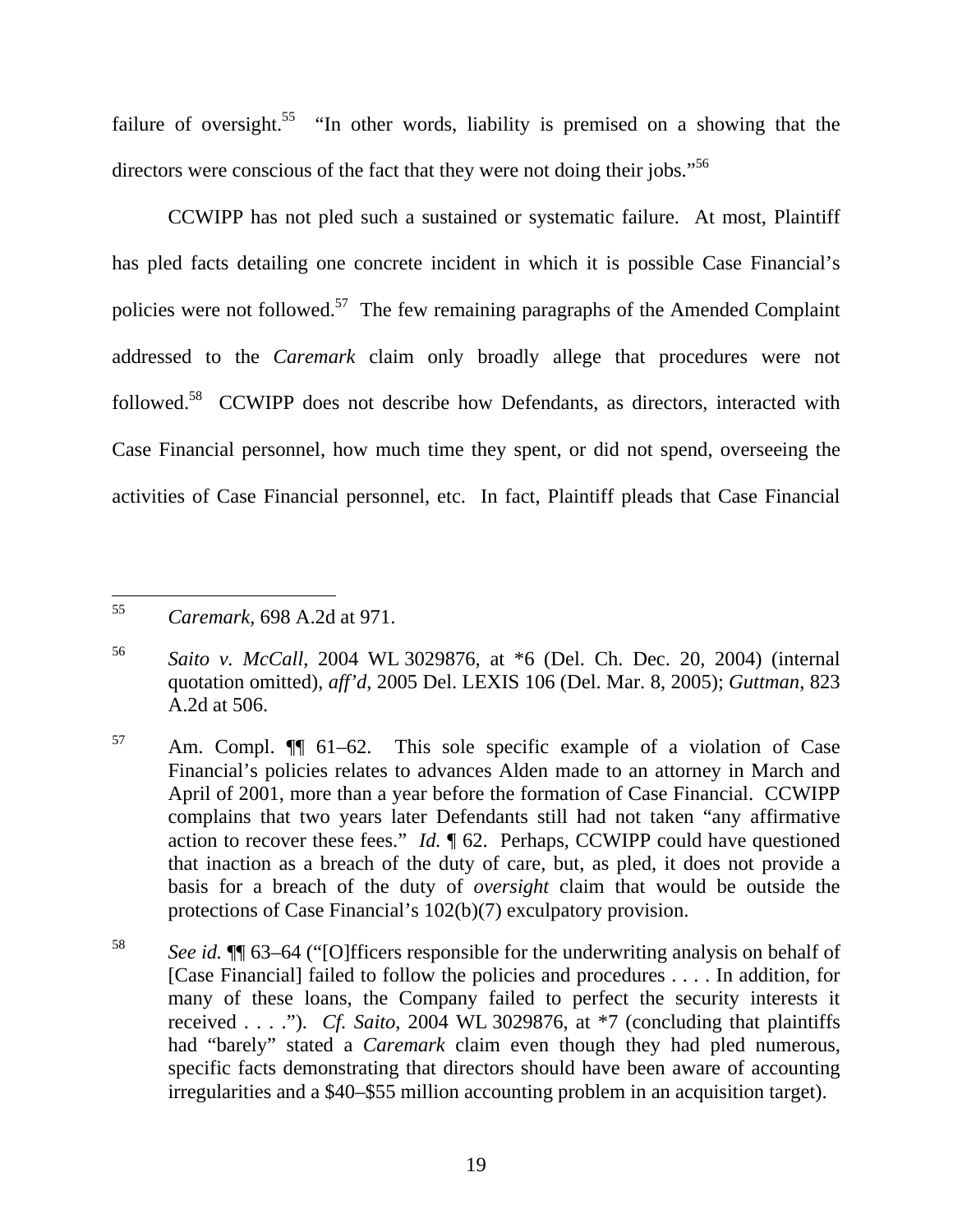used both an Underwriting Manual and a Standard Operating Procedures Manual,<sup>59</sup> so it arguably had adequate procedures and safeguards. The *Caremark* section of the Amended Complaint then conclusorily avers that Defendants "ignored their duties to the Company."60 Absent supporting facts, such bald conclusions need not and will not be accepted as sufficient to survive a motion to dismiss.<sup>61</sup>

CCWIPP also has not pled specific facts supporting a reasonable inference that Defendants were conscious of the fact that they were not doing their jobs. Likewise, the Amended Complaint contains no specific allegations that Defendants ignored red flags that should have alerted them that Case Financial personnel were ignoring company policies.

CCWIPP's allegations, therefore, fail to meet the requirements for pleading a *Caremark* claim. Thus, the Court dismisses Plaintiff's *Caremark* claim as to both Alden and Bibicoff.<sup>62</sup>

 $\overline{a}$ 

62 CCWIPP's failure to state a *Caremark* claim provides an independent, alternative ground for dismissal of this claim as to Alden.

<sup>59</sup> Am. Compl. ¶ 59.

<sup>60</sup> *Id.* ¶ 65.

<sup>61</sup> *In re Walt Disney Co.*, 825 A.2d at 285 ("Conclusory statements, without specific allegations to support them, will not suffice [to survive a  $12(b)(6)$  motion to dismiss]."); *UbiquiTel Inc. v. Sprint Corp.*, 2005 WL 3533697, at \*2 (Del. Ch. Dec. 14, 2005) ("Neither inferences nor conclusions of fact unsupported by allegations of specific facts are accepted as true.") (internal quotation omitted).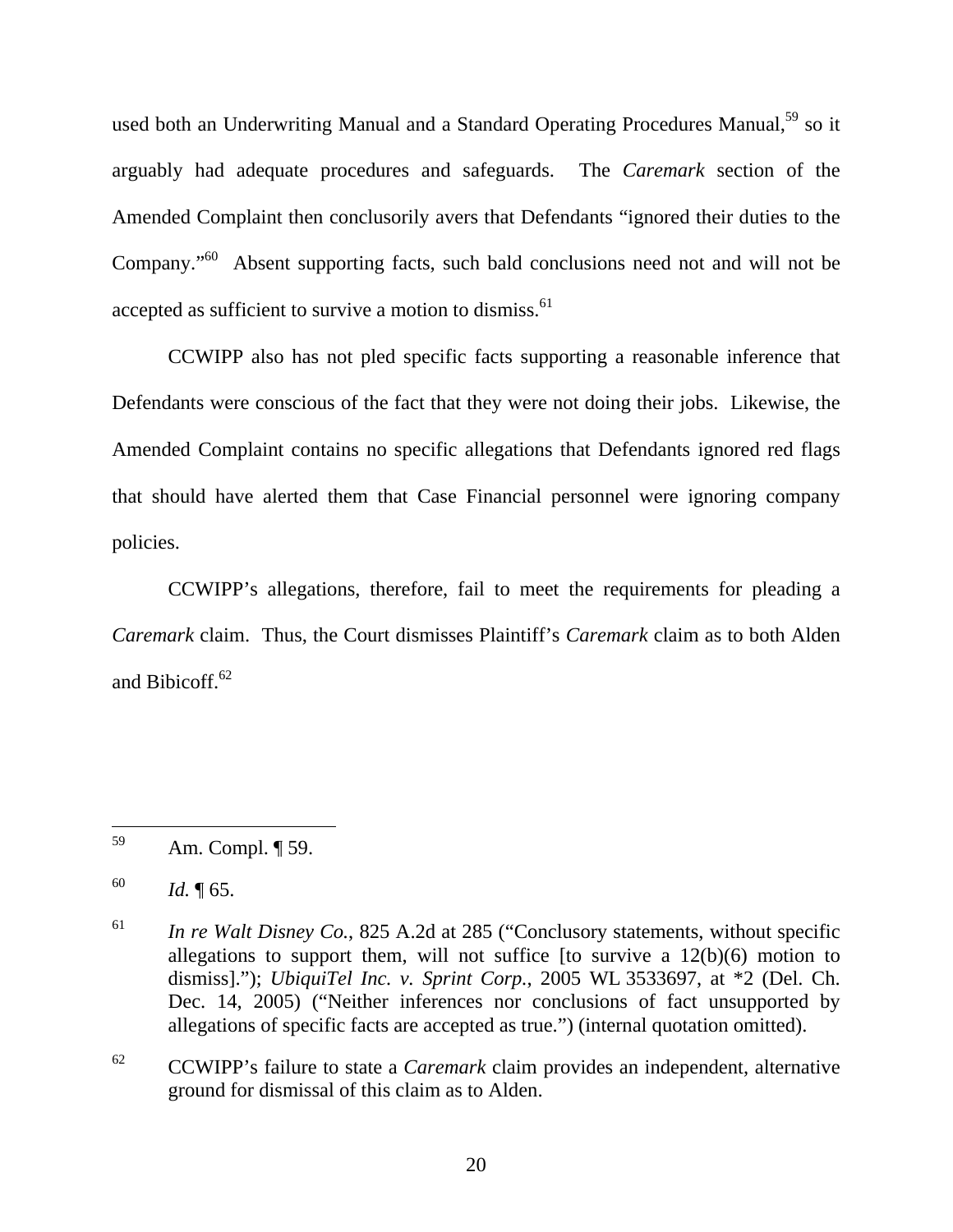# **D. Adequacy of CCWIPP as a Derivative Plaintiff**

To pursue a derivative claim, CCWIPP must satisfy the adequacy requirements of Court of Chancery Rule  $23.1$ .<sup>63</sup> The burden of proof, however, rests with the defendant challenging a plaintiff's adequacy.<sup>64</sup> Alden contends that CCWIPP is not an adequate derivative plaintiff for the Case Financial stockholders because 1) CCWIPP is a creditor of Case Financial as well as a stockholder, 2) CCWIPP is not the driving force behind the litigation and 3) CCWIPP "bears a high degree of vindictiveness toward [him]."<sup>65</sup> To prevail, Alden "must show a *substantial likelihood* that the derivative action is not being maintained for the benefit of the shareholders."<sup>66</sup>

The elements relevant to this inquiry are

(1) the existence of economic antagonisms between the plaintiff and those he would represent; (2) the nature of the remedy sought; (3) indications that the named plaintiff was not the driving force behind the litigation; (4) plaintiff's unfamiliarity with the litigation; (5) the existence of other litigation pending between plaintiff and defendants; (6) the relative magnitude of plaintiff's personal interests as compared with his interest in the derivative action itself; (7)

<sup>63</sup> <sup>63</sup> *Emerald Partners v. Berlin*, 564 A.2d 670, 673 (Del. Ch. 1989) ("Although Chancery Rule 23.1 contains no specific requirements as to the competency of a stockholder derivative plaintiff, the analogous adequacy requirements of Chancery Rule 23, which relates to class actions, is applied. . . . Rule 23.1 is intended to make explicit that adequacy of representation is a requirement of derivative as well as class actions.") (internal citations and quotation omitted).

<sup>64</sup> *Id.* at 674.

 $65$  AOB at 25.

<sup>66</sup> *Emerald Partners*, 564 A.2d at 674 (emphasis added) (citing *Youngman v. Tahmoush*, 457 A.2d 376, 380 (Del. Ch. 1983); *Owen v. Modern Diversified Indus., Inc.*, 643 F.2d 441 (6th Cir. 1981)).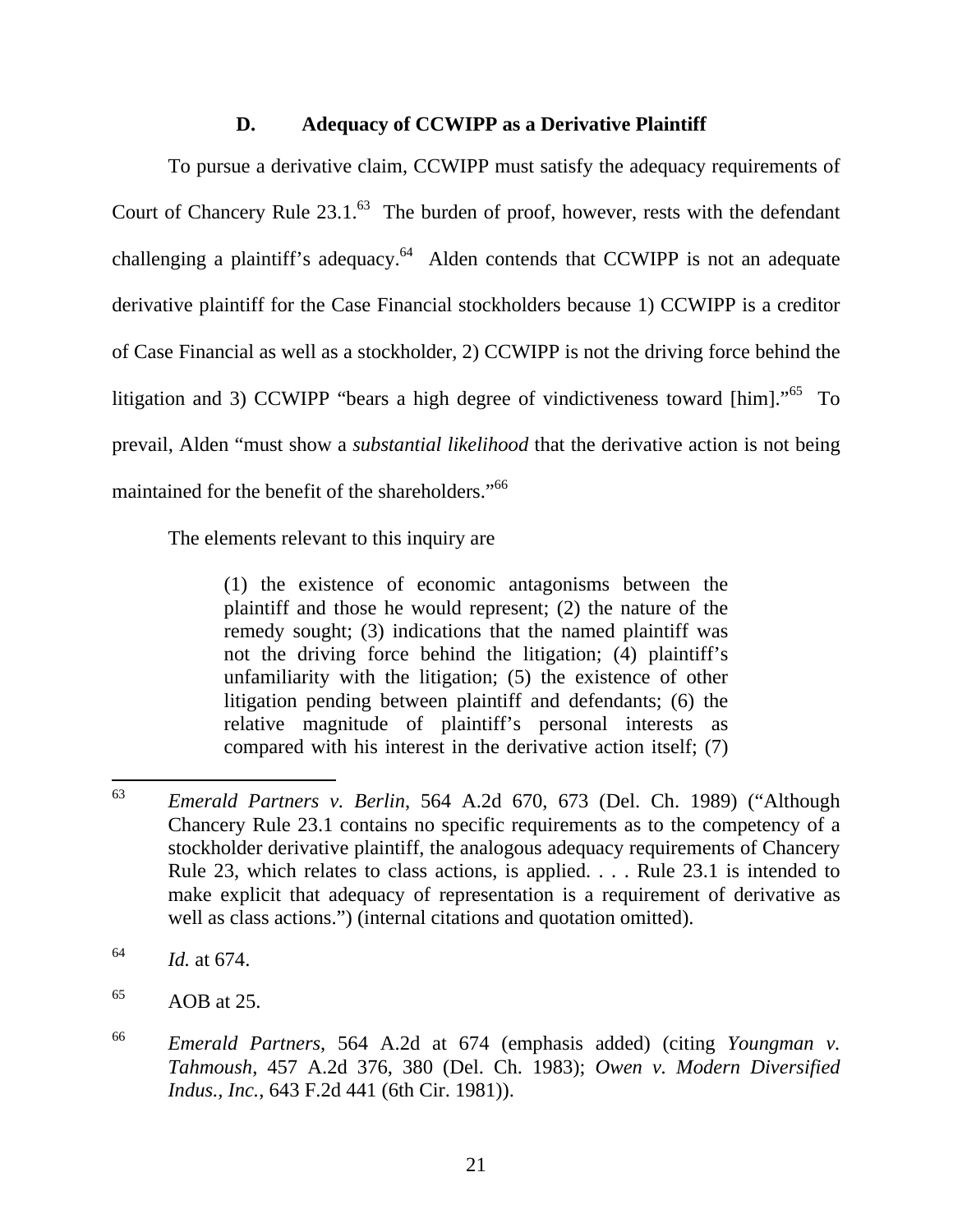plaintiff's vindictiveness toward the defendants; and (8) the degree of support plaintiff receives from the stockholders he purports to represent.<sup>67</sup>

A combination of these factors often forms the basis of a dismissal of a plaintiff as inadequate, but a strong showing as to one factor is sufficient if that factor "involve[s] some conflict of interest between the derivative plaintiff and the class."<sup>68</sup> The primary factor in this inquiry "is whether there is an economic conflict between the plaintiff and the other stockholders making it likely that the interests of the other stockholders will be disregarded in the prosecution of the suit."<sup>69</sup> "Purely hypothetical, potential, or remote conflicts of interest  $\left[\right]$  will not disable a derivative plaintiff."<sup>70</sup>

The Delaware courts have not directly addressed what the proper procedural standard is to evaluate a motion to disqualify a derivative plaintiff pursuant to Rule 23.1. The inquiry is highly factual.<sup>71</sup> In this case, the record remains largely undeveloped. The movant Alden proffered facts outside of the pleadings but did not engage in any discovery; the nonmovant Plaintiff chose not to present any counterveiling evidence of its

<sup>67</sup> 67 Donald J. Wolfe, Jr. & Michael A. Pittenger, *Corporate & Commercial Practice in the Delaware Court of Chancery* § 9-2[b] (2005) [hereinafter *Wolfe & Pittenger*] (citing *Katz v. Plant Indus., Inc.*, 1981 WL 15148, at \*2 (Del. Ch. Oct. 27, 1981)); *accord Youngman*, 457 A.2d 376.

<sup>68</sup> *In re Fuqua Indus., Inc. S'holder Litig.*, 752 A.2d 126, 130 (Del. Ch. 1999).

<sup>69</sup> David A. Drexler, Lewis S. Black, Jr. & A. Gilchrist Sparks, III, *Delaware Corporation Law & Practice* § 42.03[3] (2002) [hereinafter *Drexler, Black & Sparks*] (internal citation omitted).

<sup>70</sup> *Id.* 

<sup>71</sup> *See Wolfe & Pittenger* § 9-2[b] ("[T]he Delaware decisions [on the question of adequacy of a derivative plaintiff] are markedly fact-specific.").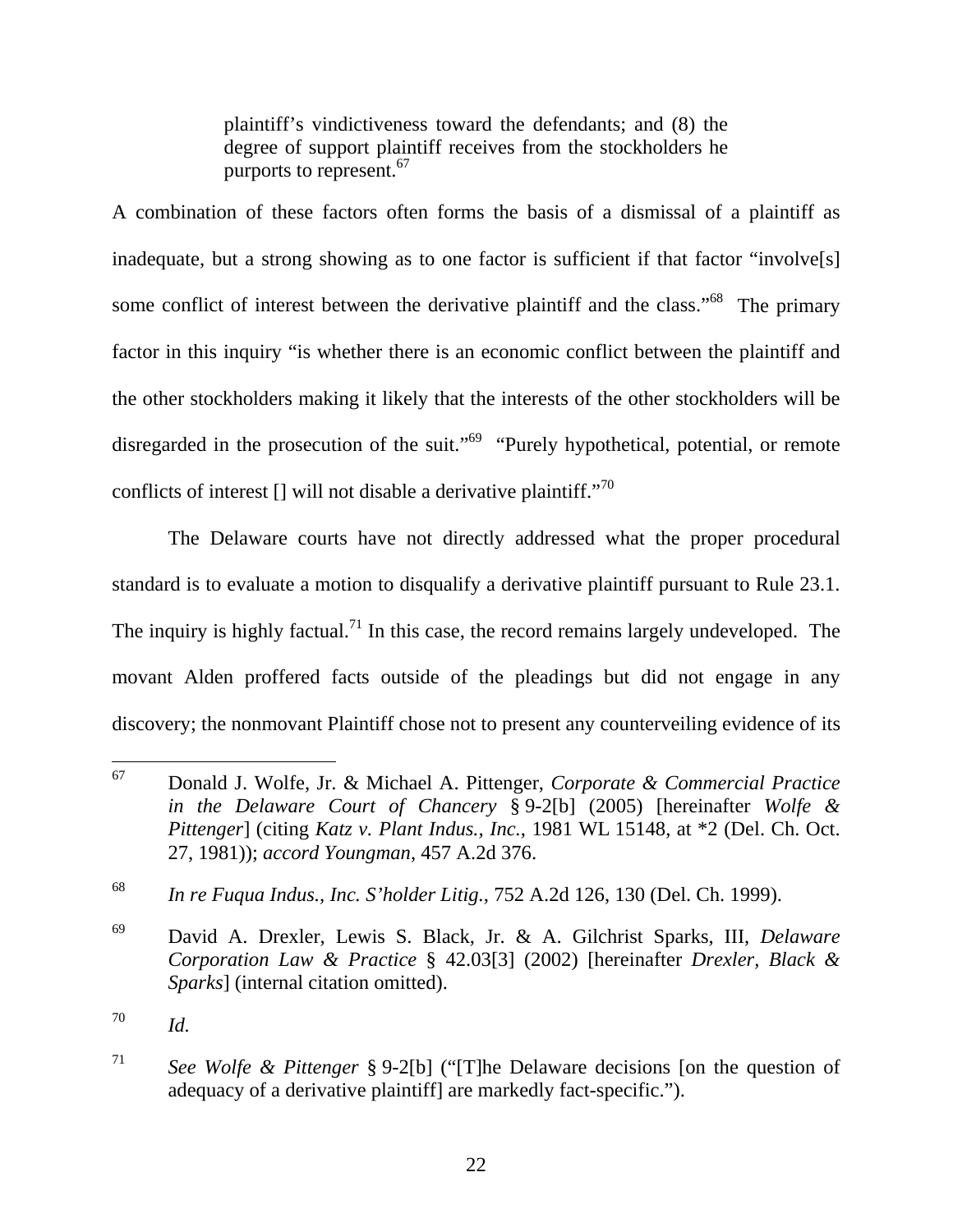own. Therefore, the Court considers it appropriate to apply the familiar summary judgment standard:

> Summary judgment will be granted where the moving party demonstrates that there are no genuine issues of material fact in dispute and that the moving party is entitled to judgment as a matter of law. When determining whether to grant summary judgment, a court must view the facts in the light most favorable to the nonmoving party.<sup>72</sup>

As with a motion for summary judgment, CCWIPP does not have to supply affidavits or other competent evidence to meet Alden's motion to dismiss for inadequate representation. When it elects not to do so, however, the test is whether the factual showing made by Alden is sufficient to demonstrate that CCWIPP would be an inadequate representative.73

Alden submitted an affidavit in support of his motion and thus attempts to rely on facts outside of the pleadings.<sup>74</sup> CCWIPP argues that, Alden's facts notwithstanding, it is an adequate derivative plaintiff. Because CCWIPP has not disputed Alden's allegations,

<sup>72</sup> <sup>72</sup> *UbiquiTel Inc. v. Sprint Corp.*, 2006 WL 44424, at \*2 n.15 (Del. Ch. Jan. 4, 2006) (internal quotation omitted); *Cf.* Court of Chancery Rule 12(b)(6); *Flynn v. Bachow*, 1998 WL 671273, at \*4 (Del. Ch. Sept. 18, 1998) (exercising discretion to convert motion to dismiss into motion for summary judgment because movant offered documents outside of the pleadings to the court for consideration).

<sup>73</sup> *See Gutridge v. Iffland*, 2005 WL 3454129, at \*5 (Del. Dec. 15, 2005) ("The burden initially falls upon the moving party to show the nonexistence of a material fact, but then shifts to the non-moving party to show the contrary."). The burden only shifts, however, if the movant has made a sufficient showing. *Phillips v. Del. Power & Light Co.*, 216 A.2d 281, 285 (Del. 1966) ("[W]e have made it plain that the moving party has the initial burden; he has the job of seeing that the record contains enough evidence to justify the granting of his motion. If he fails, the resisting party need not introduce anything into the record.").

<sup>74</sup> AOB Ex. D (Aff. of Eric Alden).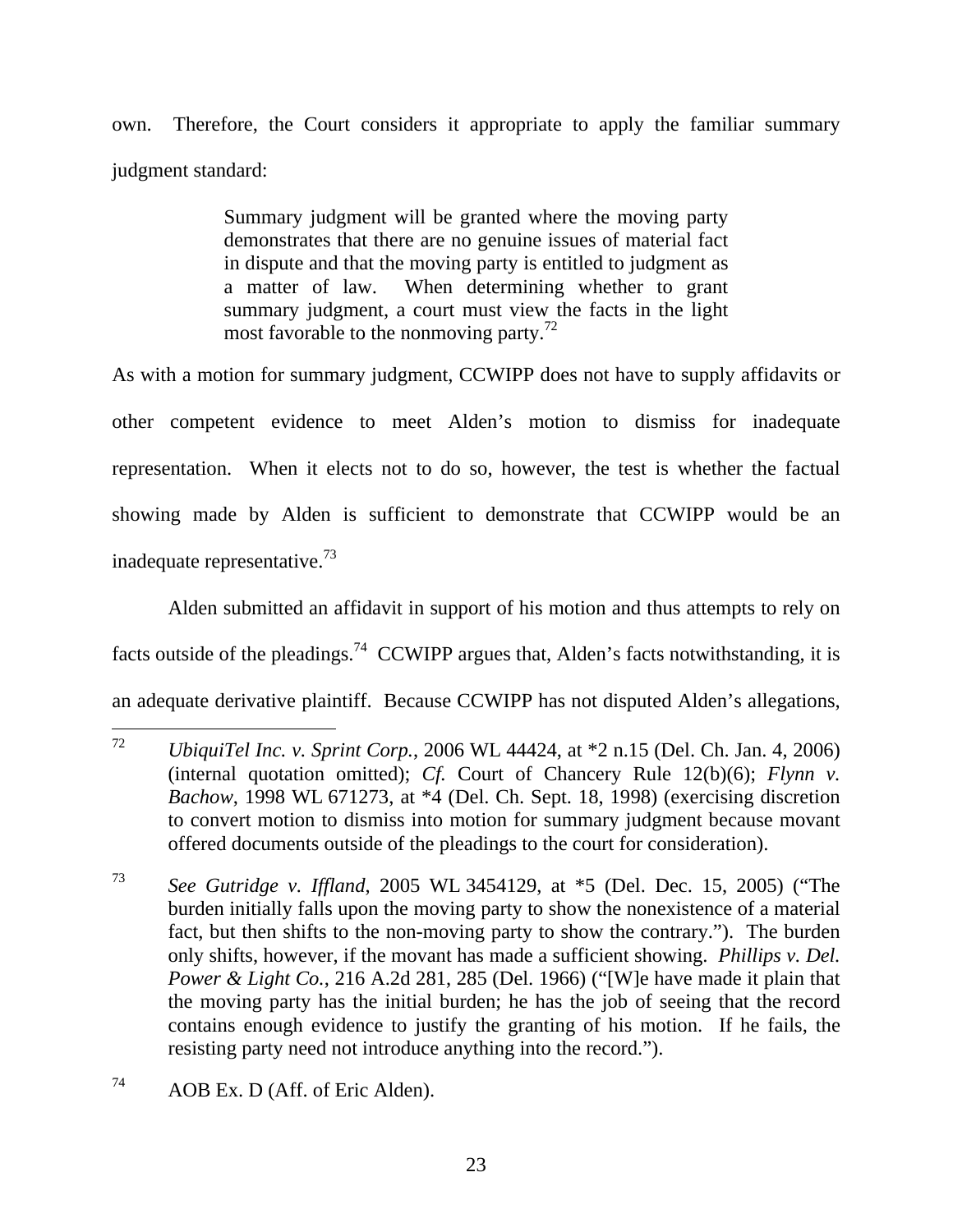the Court assumes they are true, but otherwise draws inferences in favor of the nonmoving Plaintiff.

Alden first argues that because CCWIPP is a large creditor, as well as a stockholder, of Case Financial there exists a disabling economic antagonism between it and Case Financial's other stockholders.<sup>75</sup> This Court has held, however, that "the fact" that the plaintiff may have interests which go beyond the interests of other stockholders, but are at least coextensive with the interests of the other stockholders, will not defeat the plaintiff serving as a derivative representative."76 CCWIPP's interests are at least coextensive with the interests of the other stockholders: it wants the largest recovery possible so that it will realize some value for its equity investment.<sup>77</sup> Further, the requirement that this Court approve settlements of derivative actions provides a check against CCWIPP settling this suit for an inadequate amount that merely provides it recovery as a creditor but not as a stockholder.

Alden also alleges that this suit is part of a pattern whereby the current CEO of Case Financial, Michael Schaffer ("Schaffer"), purchases assets, launches a new business with a new name to generate gratuitous trading activity in the new business's stock and

<sup>75</sup> Alden Aff. ¶ 14; AOB at 25–26.

<sup>76</sup> *Drexler, Black & Sparks* § 42.03[3] (citing *Youngman*, 457 A.2d at 380).

<sup>77</sup> *Cf. Production Res. Group, L.L.C. v. NCT Group, Inc.*, 863 A.2d 772, 790 n.56 (Del. Ch. 2004) (observing that the interests of creditors and stockholders in an insolvent company may diverge). The *Production Resources* case did not address the specific situation presented here, however, where one entity is both a large creditor and a large stockholder.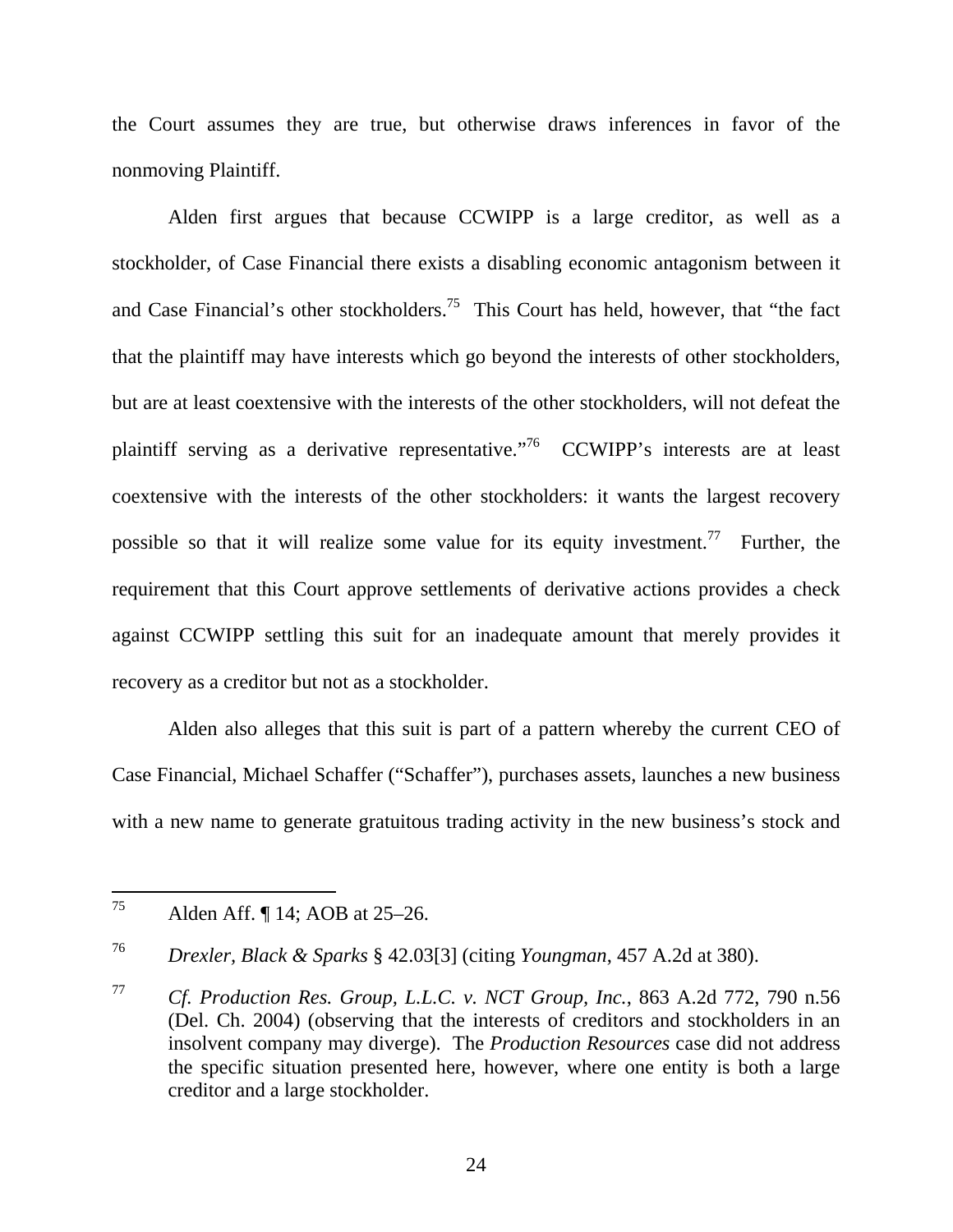then, when the stock price inevitably goes down, sues everyone involved.<sup>78</sup> Schaffer is the true driving force behind this litigation, Alden further argues, not CCWIPP.<sup>79</sup> Assuming these very general allegations are true, they do not necessarily disqualify CCWIPP from serving as a derivative plaintiff in this case because there may be an innocent explanation for the pattern of facts involving Schaffer. Drawing all reasonable inferences in CCWIPP's favor, the Court cannot rule out that possibility. Further, there is nothing inherently improper about the CEO of a company being the driving force behind a suit attempting to recover money for his company.

Alden also alleges that instituting this suit against him when he had previously entered into a release with Case Financial demonstrates vindictiveness towards him. It is possible that CCWIPP brought this suit only to harass Alden, but it is also possible that CCWIPP did so because it had a good faith argument that the Release was not enforceable and believed Alden had wronged Case Financial. Further, "[i]nadequacy as a class representative is not made out merely because of a disconcordant relation between plaintiff and defendants. To the contrary, this may inspire plaintiff to be an even more forceful advocate."<sup>80</sup>

At this early stage of the litigation, where the only evidence offered on the question of adequacy is Alden's affidavit and there has been no discovery the Court finds

<sup>78</sup> Alden Aff.  $\P$  $5-8$ .

 $^{79}$  AOB at 26.

<sup>80</sup> *Emerald Partners*, 564 A.2d at 676 (internal quotation omitted).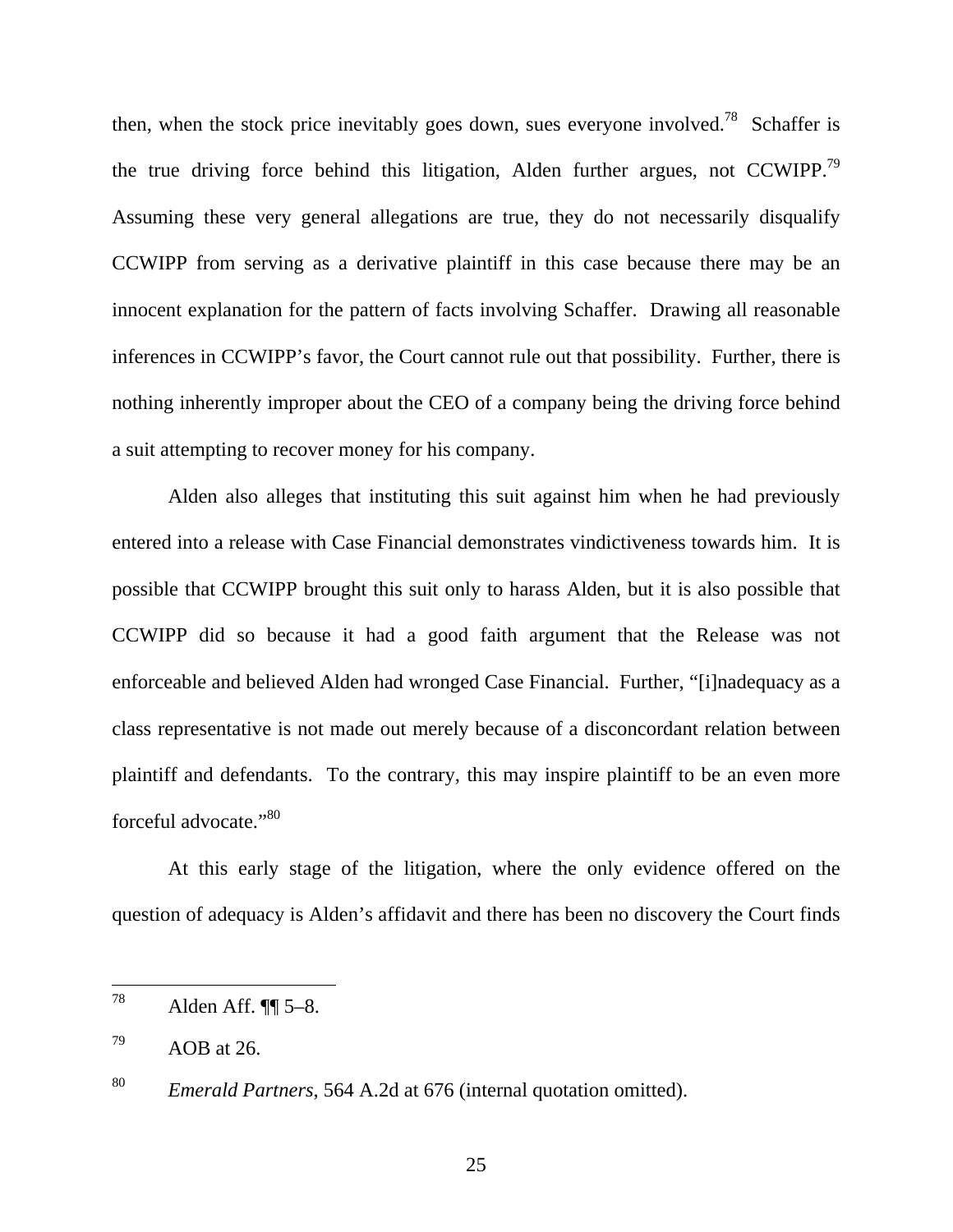that Alden's allegations and the inferences from them could support a conclusion that CCWIPP is an inadequate derivative plaintiff, but they do not compel that conclusion. In the Court's opinion, Alden has not yet shown a substantial likelihood that CCWIPP is not acting for the benefit of all Case Financial stockholders.<sup>81</sup> Further development of the facts, however, may prove that CCWIPP is an inadequate derivative plaintiff. Therefore, the Court denies without prejudice Alden's motion to disqualify CCWIPP as a derivative plaintiff.

# **E. The Case Financial Board's Decision to Allow CCWIPP to Prosecute this Action**

Defendant Bibicoff asserts that the Case Financial board impermissibly abdicated its duties by delegating prosecution of this action to CCWIPP. CCWIPP served its demand on the Case Financial board on March 11, 2005; three days later, the board delegated prosecution to  $CCWIPP<sup>82</sup>$  According to Bibicoff, "the haste with which the decision was made precluded the meaningful deliberations required of a board deciding whether to pursue derivative litigation."<sup>83</sup>

Upon receipt of a valid stockholder demand, the board of directors of a Delaware corporation must engage in a two-step process.

<sup>81</sup> <sup>81</sup> *See Wolfe & Pittenger* at text accompanying n.95 ("Mere allegations that the plaintiff is motivated by personal gain or animus are unlikely to succeed, at least in the early stages of the litigation."); *Emerald Partners*, 564 A.2d at 676 (considering deposition testimony on the question of adequacy of a derivative plaintiff); *Youngman*, 457 A.2d 376 (same).

 $82$  Am. Compl.  $\P$ [ 71–72.

<sup>83</sup> Reply Br. of Defs.' [Bibicoff and Gregory] in Support of their Mot. to Dismiss ("BRB") at 3.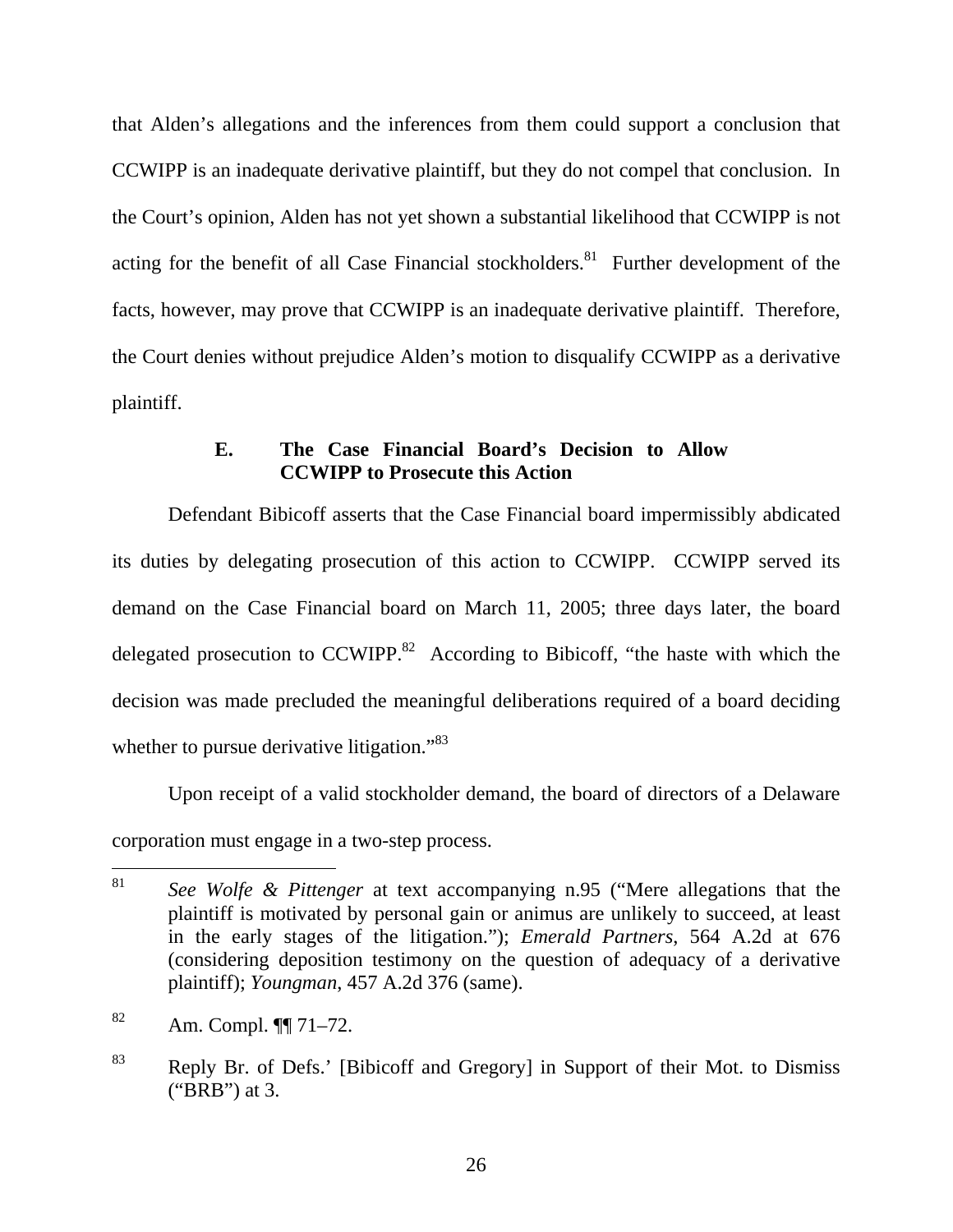First, the directors must determine the best method to inform themselves of the facts relating to the alleged wrongdoing and the considerations, both legal and financial, bearing on a response to the demand. If a factual investigation is required, it must be conducted in good faith. Second, the board must weigh the alternatives available to it, including the advisability of implementing internal corrective action and commencing legal proceedings.<sup>84</sup>

There is neither a prescribed procedure that a board must follow in carrying out these tasks nor a set amount of time these tasks must take. $85$  Further, a formal factual investigation may not always be necessary for the board to sufficiently inform itself.<sup>86</sup>

In essence, Bibicoff argues that the Case Financial board could not possibly have fulfilled its demand-response duties in the time it did. Bibicoff may be correct that three days was an insufficient amount of time for the Case Financial board to fulfill its duties in the context of this case, but the Court cannot draw that conclusion without further development of the relevant facts. Three days is not per se insufficient *as a matter of law*. In fact, the "amount of time needed for a response [varies] in direct proportion to the complexity of the technological, quantitative, and legal issues raised by the demand."<sup>87</sup> "[W]hether the board has taken a reasonable amount of time in its

<sup>84</sup> <sup>84</sup> *Wolfe & Pittenger* § 9-2[b] (quoting *Rales v. Blasband*, 634 A.2d 927, 935 (Del. 1993)).

<sup>85</sup> *Id.*; *see also Charal Inv. Co. v. Rockefeller*, 1995 WL 684869, at \*3 (Del. Ch. Nov. 7, 1995) ("[N]o formula exists by which the Court may determine if a 'reasonable' investigation period has elapsed.").

<sup>86</sup> *Wolfe & Pittenger* § 9-2[b].

<sup>87</sup> *Charal Inv. Co.*, 1995 WL 684869, at \*3 (quoting *Allison v. Gen. Motors Corp.*, 604 F. Supp. 1106, 1117–18 (D. Del. 1985)).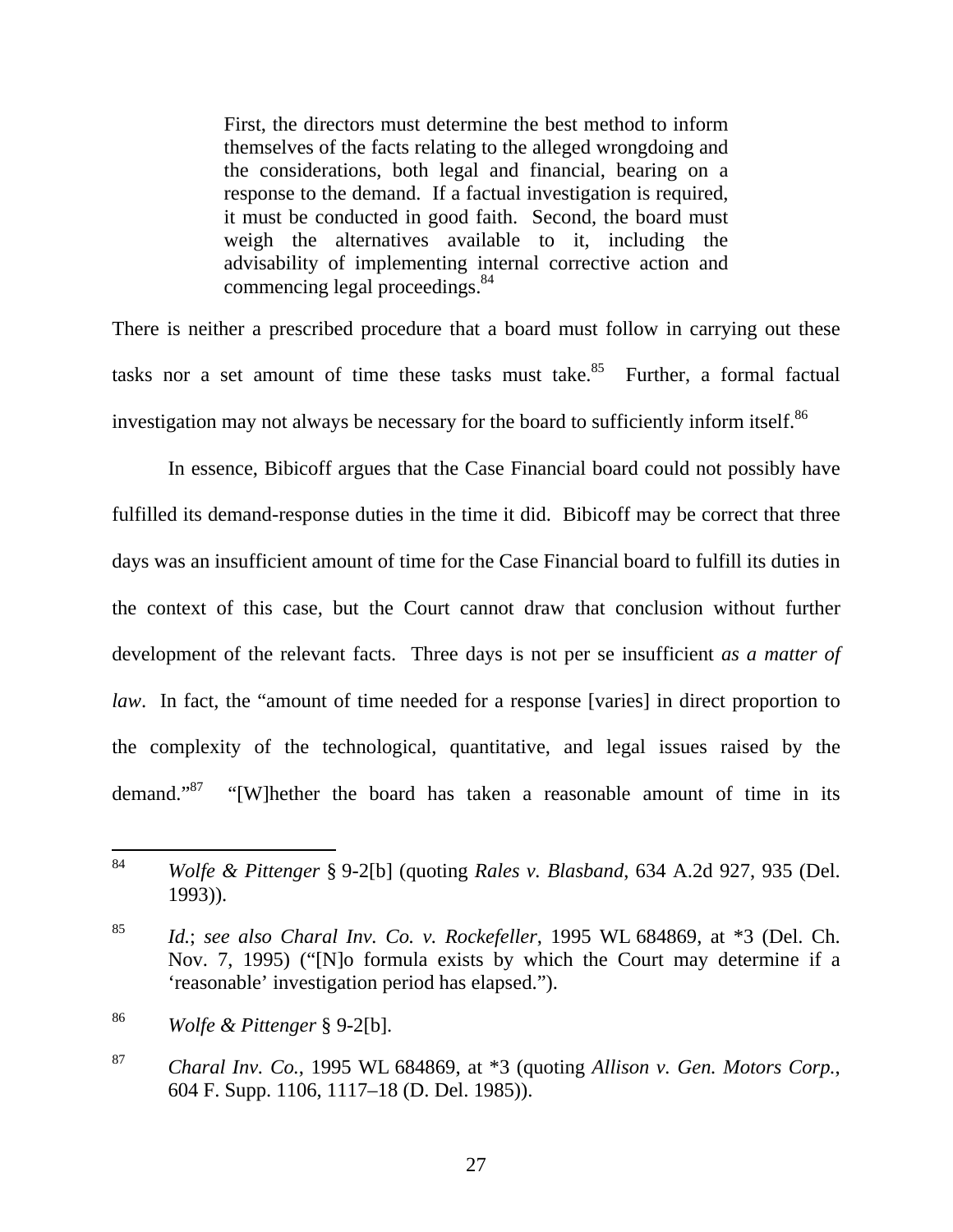investigation is essentially a question of fact.<sup>88</sup> As such, the Court cannot resolve the question of whether the Case Financial board fulfilled its duties on the undeveloped record available at this preliminary stage of the litigation. Therefore, the Court denies Bibicoff's motion to dismiss the entire Amended Complaint because of an improper delegation by the Case Financial board.

# **F. Jurisdiction over Bibicoff with respect to the Fraud Claim**

This Court has personal jurisdiction over nonresident directors and officers of Delaware corporations under 10 *Del. C.* § 3114.<sup>89</sup> "[T]he Delaware courts have consistently held that Section 3114 is applicable only in connection with suits brought against a nonresident for acts performed in his . . . capacity as a director . . . of a

88 *Id.* 

Every nonresident of this State who . . . accepts election or appointment as a director . . . of a corporation organized under the laws of this State . . . shall, by such acceptance or such service, be deemed thereby to have consented to the appointment of the registered agent of such corporation . . . as an agent upon whom service of process may be made in all civil actions or proceedings brought in this State, by or on behalf of, or against such corporation, in which such director . . . is a necessary or proper party, or in any action or proceeding against such director . . . *for violation of a duty in such capacity*, whether or not the person continues to serve as such director . . . at the time suit is commenced. Such acceptance or service as such director . . . shall be a signification of such director . . . that any process when so served shall be of the same legal force and validity as if served upon such director . . . within this State . . . . (emphasis added).

Regarding officers elected, appointed or serving after January 1, 2004, s*ee* 10 *Del. C.* § 3114(b) (providing for same jurisdiction over officers as for directors).

<sup>89</sup> Regarding directors elected, appointed or serving after September 1, 1977, 10 *Del. C.* § 3114(a) states in relevant part: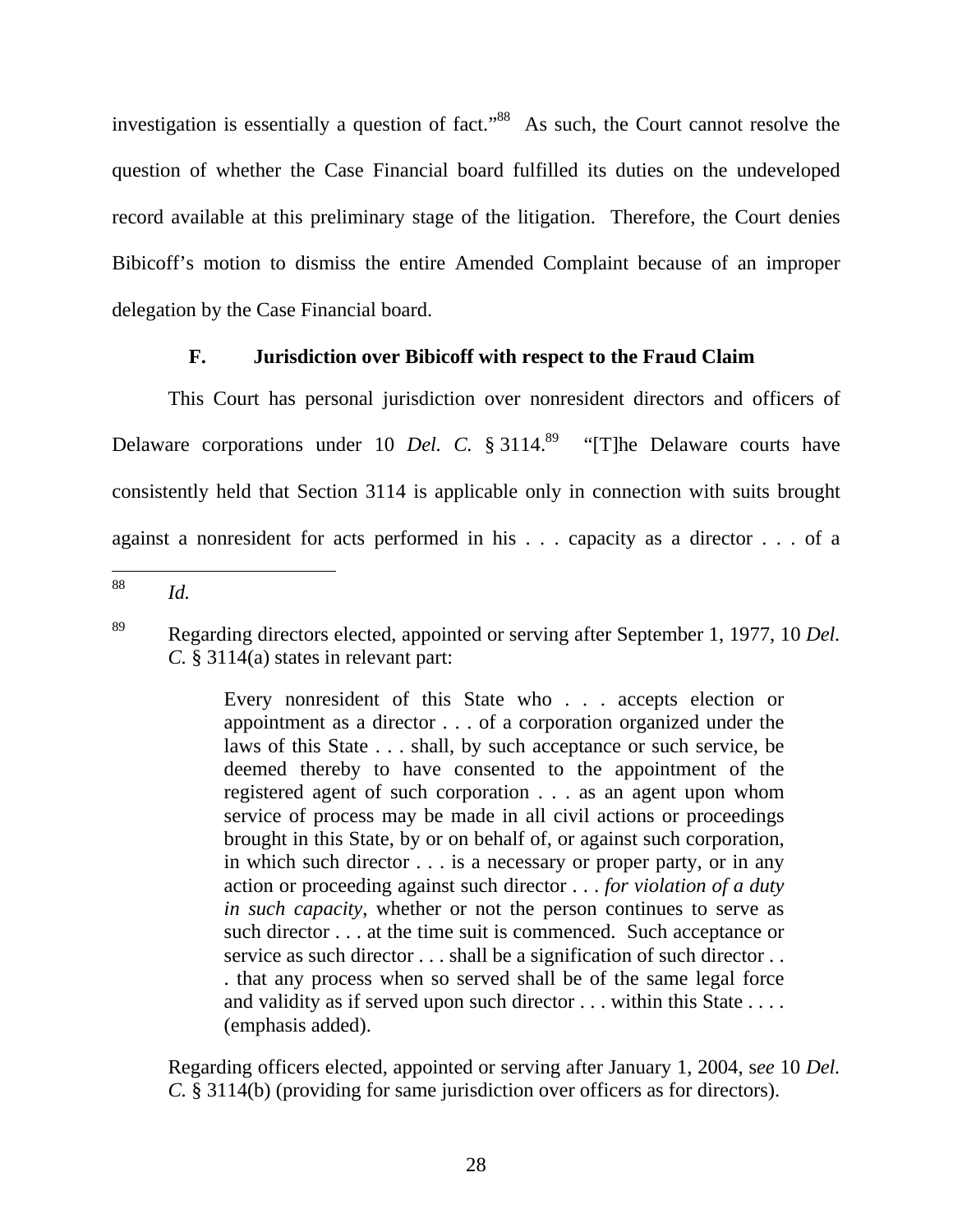Delaware corporation."90 Further narrowing the scope of Section 3114, "Delaware cases have consistently interpreted [early cases construing the section] as establishing that [it] . . . appl[ies] only in connection with suits involving the statutory and nonstatutory fiduciary duties of nonresident directors."<sup>91</sup>

Bibicoff argues that the claim of fraud arising out of his pre-formation conduct as an employee of Case Financial's predecessor, Old Case, does not concern his service as a director of Case Financial and thus this Court lacks personal jurisdiction over him with respect to that claim. "[O]nce a defendant has moved to dismiss the complaint for lack of personal jurisdiction the plaintiff bears the burden of showing that the court has personal jurisdiction over the defendant."<sup>92</sup> Where, as here, "no evidentiary hearing [has been] held, the plaintiff typically meets this burden by making a prima facie showing that the exercise of personal jurisdiction is appropriate.<sup> $93$ </sup> "[I]n such a case, the record is construed in the light most favorable to the plaintiff."<sup>94</sup>

 $\overline{a}$ 

<sup>90</sup> *Wolfe & Pittenger* § 3-5[a] (citing cases).

<sup>91</sup> *Id.* Effective January 1, 2004, 10 *Del. C.* § 3114 was amended to bring officers of Delaware corporations within its reach. The language and holdings of the pre-2004 cases concerning Section 3114 thus now apply to officers, too.

<sup>92</sup> *Newspan, Inc. v. Hearthstone Funding Corp.*, 1994 WL 198721, at \*3 (Del. Ch. May 10, 1994).

<sup>93</sup> *Wolfe & Pittenger* § 3-3 (citing cases). Bibicoff argues, citing *Newspan*, 1994 WL 198721, at  $*3$ , that once a defendant questions the existence of personal jurisdiction over it, "a plaintiff cannot simply rest on the bare allegations in its complaint." BOB at 13. He further argues, again citing *Newspan*, that to meet its burden, "a plaintiff must offer 'affirmative proof' in support of its contention that there is personal jurisdiction." *Id.* at 13. Bibicoff accurately restates *one* of the standards described by former Chancellor Allen in *Newspan*. The Chancellor did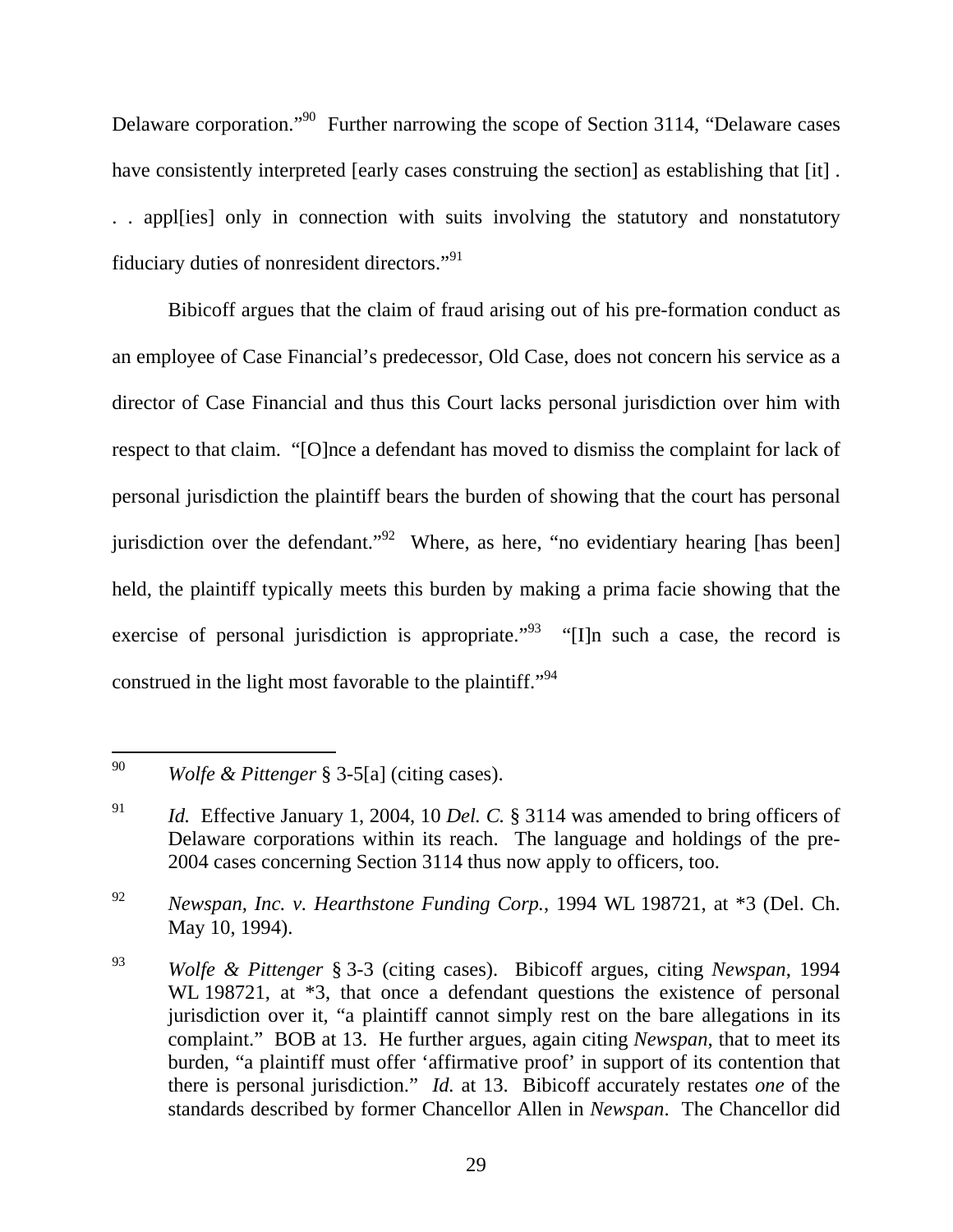Bibicoff does not dispute this Court's jurisdiction over him for purposes of CCWIPP's breach of loyalty claims. The actions giving rise to the alleged fraud claim in Count I of the Amended Complaint, however, occurred before Bibicoff's service as a director of Case Financial.<sup>95</sup> As such, this Court has jurisdiction over Bibicoff with respect to the fraud claim only if one of the 'exceptions' to the strict construction of Section 3114 applies.<sup>96</sup> This Court has "held that once jurisdiction is obtained pursuant to Section 3114, nonresident directors are properly before the court with respect to any claims that are sufficiently related to the cause of action asserted against such directors in their capacity as directors."97

not, however, decide among the various standards he set out. *See Newspan*, 1994 WL 198721, at  $*3$  ("I need not, however, for resolution of this case decide the Delaware rule . . . ."). Later decisions of this Court have made clear that a plaintiff can, in fact, make the necessary prima facie showing using only the facts alleged in the complaint. *See Optimalcare, Inc. v. Hightower*, 1996 WL 417510 (Del. Ch. July 17, 1996) (denying a Rule 12(b)(2) motion to dismiss for lack of personal jurisdiction relying solely on facts as alleged in plaintiff's complaint despite quoting language from *Newspan* concerning plaintiff not resting on allegations in its complaint).

<sup>94</sup> *Cornerstone Techs., LLC v. Conrad*, 2003 WL 1787959, at \*3 (Del. Ch. Mar. 31, 2003).

<sup>95</sup> Am. Compl.  $\int$  22 ("After the asset purchase transaction was completed, Defendants took on positions as directors and officers of Case Financial."). On or about May 24, 2002, the assets and business of Old Case became the assets and business of Case Financial, a Delaware corporation. *Id.* ¶ 11.

<sup>96</sup> *See Goodrich v. E.F. Hutton Group, Inc.*, 1987 WL 17045, at \*1 (Del. Ch. Sept. 10, 1987) ("[Section 3114] does not contemplate consent by a director [to jurisdiction] for acts that were not performed in his capacity as a director.").

 $\overline{a}$ 

<sup>97</sup> *Wolfe & Pittenger* § 3-5[a] (citing cases).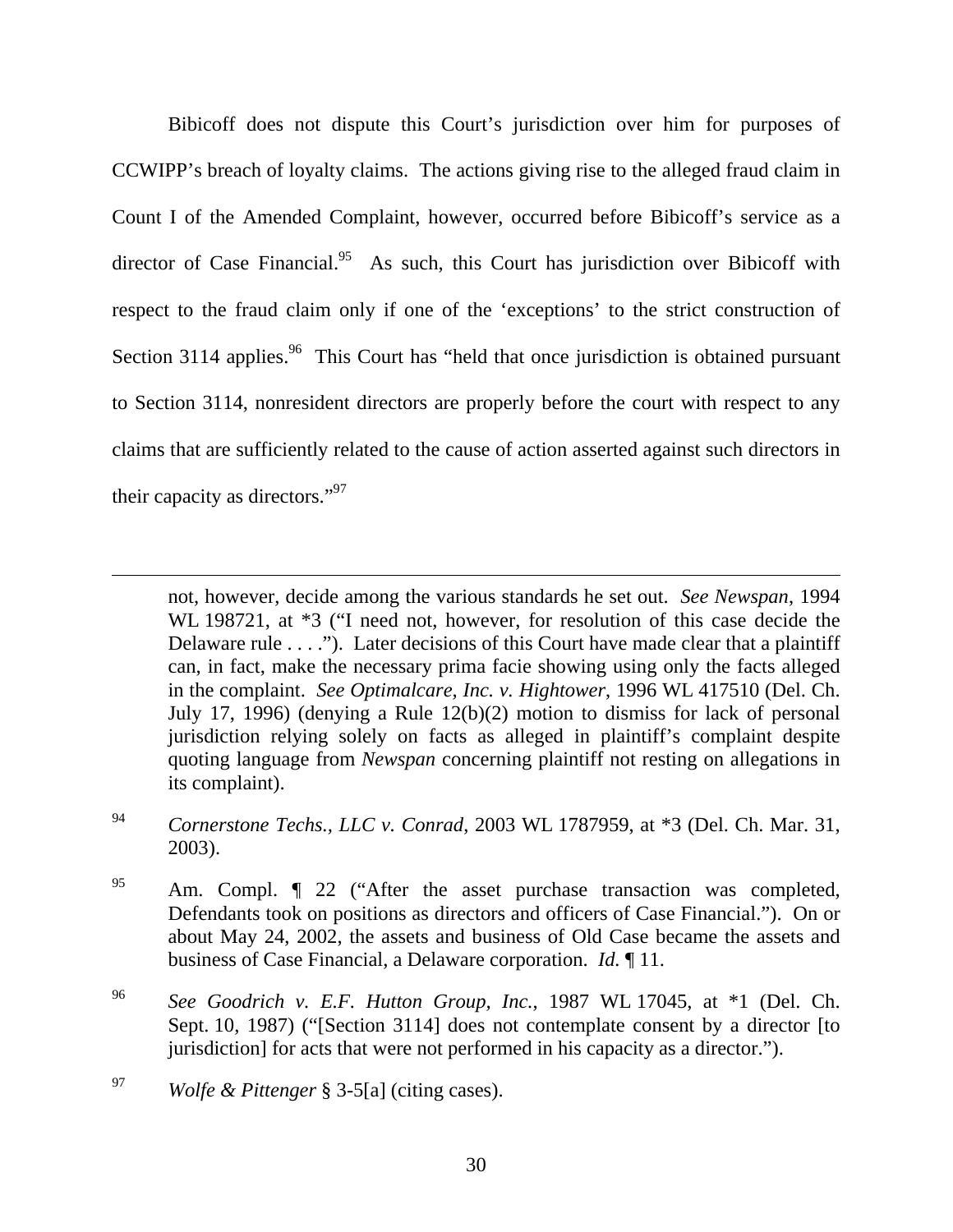In this case, whether the fraud claim is sufficiently related to the fiduciary duty claims against Bibicoff to give rise to personal jurisdiction depends on whether the claims arise out of the "same nucleus of operative facts."98 Or, put another way, construing the Amended Complaint in the way most favorable to Plaintiff, as the Court must, is the fraud claim predicated on the same nucleus of facts as one of the fiduciary duty claims?<sup>99</sup>

CCWIPP alleges in support of its fraud claim that, in conjunction with the asset purchase agreement between Asia Web and Old Case, Asia Web purchased certain notes from a financing group of which Gregory was a part.<sup>100</sup> The debtor on the notes was Old Case and they were in default. Defendants neither informed Asia Web that the notes were in default nor told Asia Web that, shortly after the asset purchase agreement closed, Bibicoff would transfer \$458,000 in accounts receivable that could have been used to repay the notes to Case Funding, Inc. ("Case Funding"), an entity in which he had a

<sup>99</sup> *Infinity Investors Ltd. v. Takefman*, 2000 WL 130622, at \*6 (Del. Ch. Jan. 28, 2000) ("The Court of Chancery has held that once jurisdiction is properly obtained over a non-resident director defendant pursuant to § 3114, such non-resident director is properly before the court for any claims that are *sufficiently related to the cause of action* asserted against such directors in their capacity as directors. Here, Infinity's tort claim is predicated on the same set of facts as one of its breach of fiduciary duty allegations . . . . Clearly, the two claims are closely related.").

<sup>98</sup> <sup>98</sup> *Hovde Acquisition, LLC v. Thomas*, 2002 WL 1271681, at \*4 n.16 (Del. Ch. June 5, 2002) (citing a case construing Section 3114 in the context of applying Delaware's implied consent statute for managers of limited liability companies).

<sup>100</sup> Am. Compl. ¶¶ 19–20.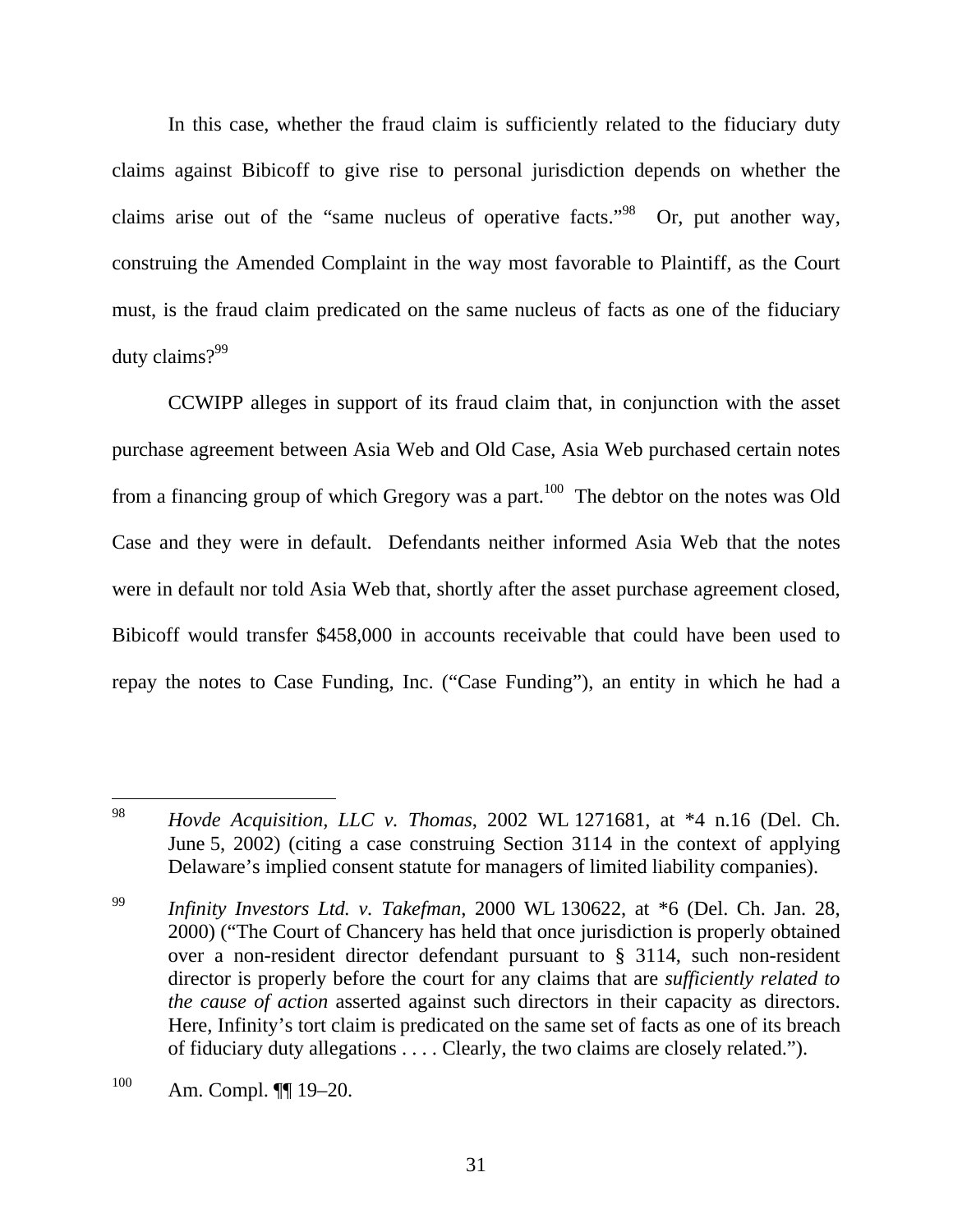significant, direct interest.<sup>101</sup> As a result of this nondisclosure and subsequent transfer, Plaintiff alleges, Case Financial had to write off the value of the notes.<sup>102</sup>

In support of its breach of the duty of loyalty claim, Plaintiff alleges that Bibicoff transferred the same \$458,000 in accounts receivable from Old Case to Case Funding instead of insisting that they be used to pay off the notes then owned by Case Financial.<sup>103</sup> Bibicoff thus profited at the expense of Case Financial, Plaintiff argues, in violation of his duty of loyalty to Case Financial.<sup>104</sup> Hence, Plaintiff's fraud claim is predicated on the same nucleus of facts as one of its fiduciary duty claims. In other words, both the fraud claim and the breach of the duty of loyalty claim depend on a number of the same facts. It is therefore proper as a matter of Delaware law for this Court to exercise personal jurisdiction over Bibicoff with respect to the fraud claim.

It is also proper as a matter of constitutional law for this Court to exercise jurisdiction over Bibicoff as to the fraud claim. "[T]he due process clause of the Fourteenth Amendment [of the U.S. Constitution] requires that a nonresident defendant have 'minimum contacts' with the forum jurisdiction 'such that the maintenance of the

<sup>101</sup> *Id.*  $\P$  20, 28. Plaintiff alleges, without greater specificity, that "Asia Web was not made aware that the notes were in default." *Id.* Reading this statement in the light most favorable to Plaintiff, the Court assumes that Plaintiff means *Defendants, including Bibicoff*, did not make Asia Web aware that the notes were in default. *See* Am. Compl. ¶ 85 ("Defendants . . . made misrepresentations to Asia Web . . . (d) by misrepresenting the value of the bridge financing group's Old Case notes.").

<sup>102</sup> Am. Compl. ¶ 21, 89.

 $103$  *Id.* 128.

 $104$  *Id.* **[1]** 29, 75(b).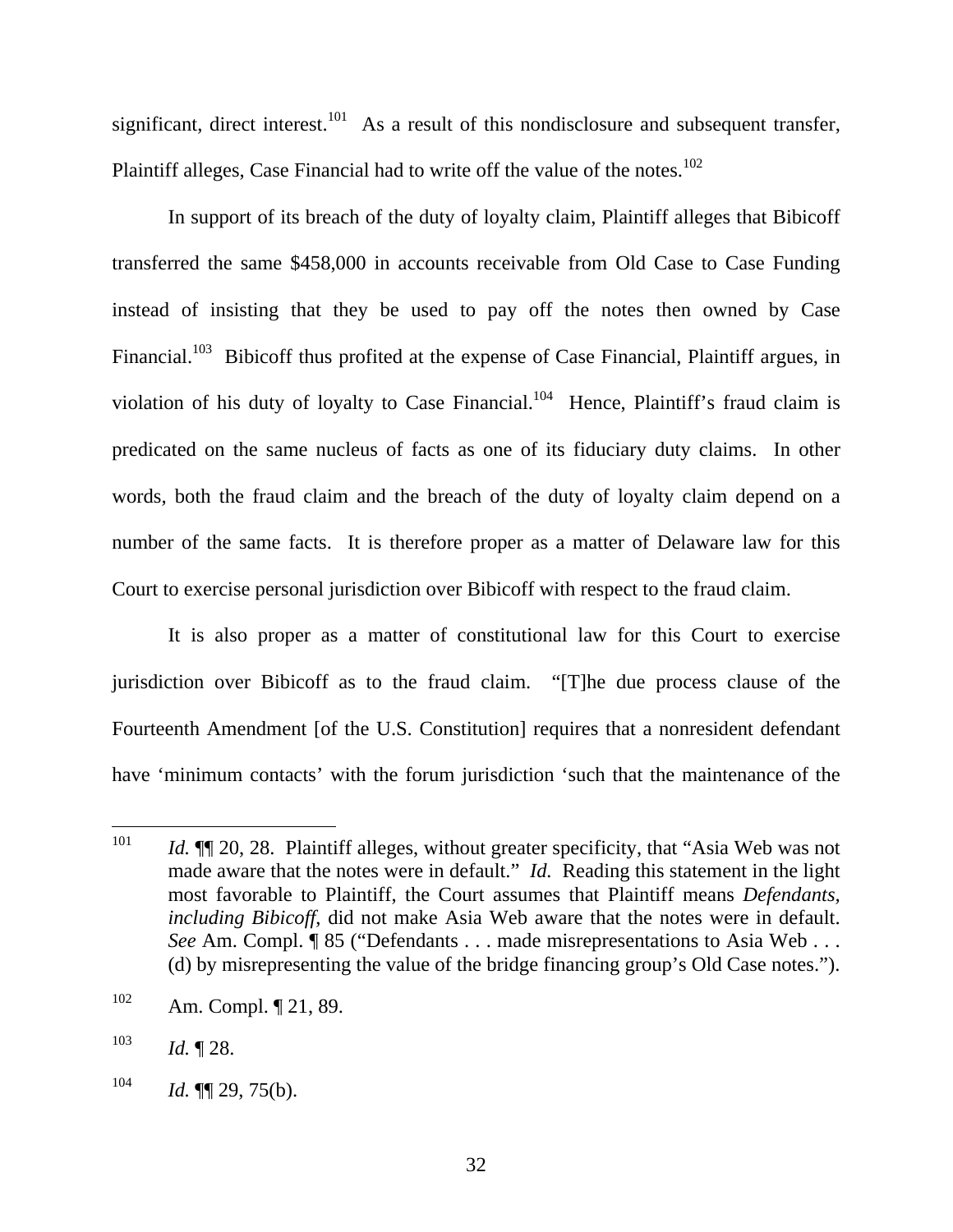suit does not offend traditional notions of fair play and substantial justice."<sup>105</sup> "The touchstone of this minimum contacts analysis is foreseeability — whether the defendant's conduct and connection with the forum State are such that he should reasonably anticipate being haled into court there."<sup>106</sup> Bibicoff's acceptance of a position as a director of a Delaware corporation certainly should have made him aware of the possibility of being haled into court here.<sup>107</sup> Further, having to defend against the fraud claim in Delaware cannot be said to be unfair or to offend notions of substantial justice when Bibicoff is already before this Court for alleged breaches of his fiduciary obligations to a Delaware corporation and that corporation was likely harmed as a result

<sup>105</sup> <sup>105</sup> *Conrad*, 2003 WL 1787959, at \*13 (quoting *Int'l Shoe Co. v. Wash.*, 326 U.S. 310, 316 (1945)).

<sup>106</sup> *Wolfe & Pittenger* § 3-3 (internal quotation omitted).

<sup>107</sup> *Carlton Invs. v. TLC Beatrice Int'l Holdings, Inc.*, 1996 WL 608492, at \*5 (Del. Ch. Oct. 16, 1996) (holding that Section 3114 puts directors on notice of the possibility of being haled into court in Delaware); *cf. Conrad*, 2003 WL 1787959, at \*13 (observing that officer of Delaware LLCs should not be surprised at being haled into court here and exercising jurisdiction over nonresident officer); *see also Cairns v. Gelmon*, 1998 WL 276226, at \*3 (Del. Ch. May 21, 1998) (holding that act of incorporating a company under the laws of Delaware satisfied the minimum contacts requirement of *International Shoe*); *Manchester v. Narragansett Capital, Inc.*, 1989 WL 125190, at \*7 (Del. Ch. Oct. 19, 1989) ("Furthermore, given the fact that the individual defendants are all . . . directors of the corporation, it would be artificial to distinguish their actions as having been taken in different guises when, as directors, they control the corporation. In that capacity, they should expect to answer in a Delaware court for the contract actions related to plaintiff's breach of fiduciary duty claims.").